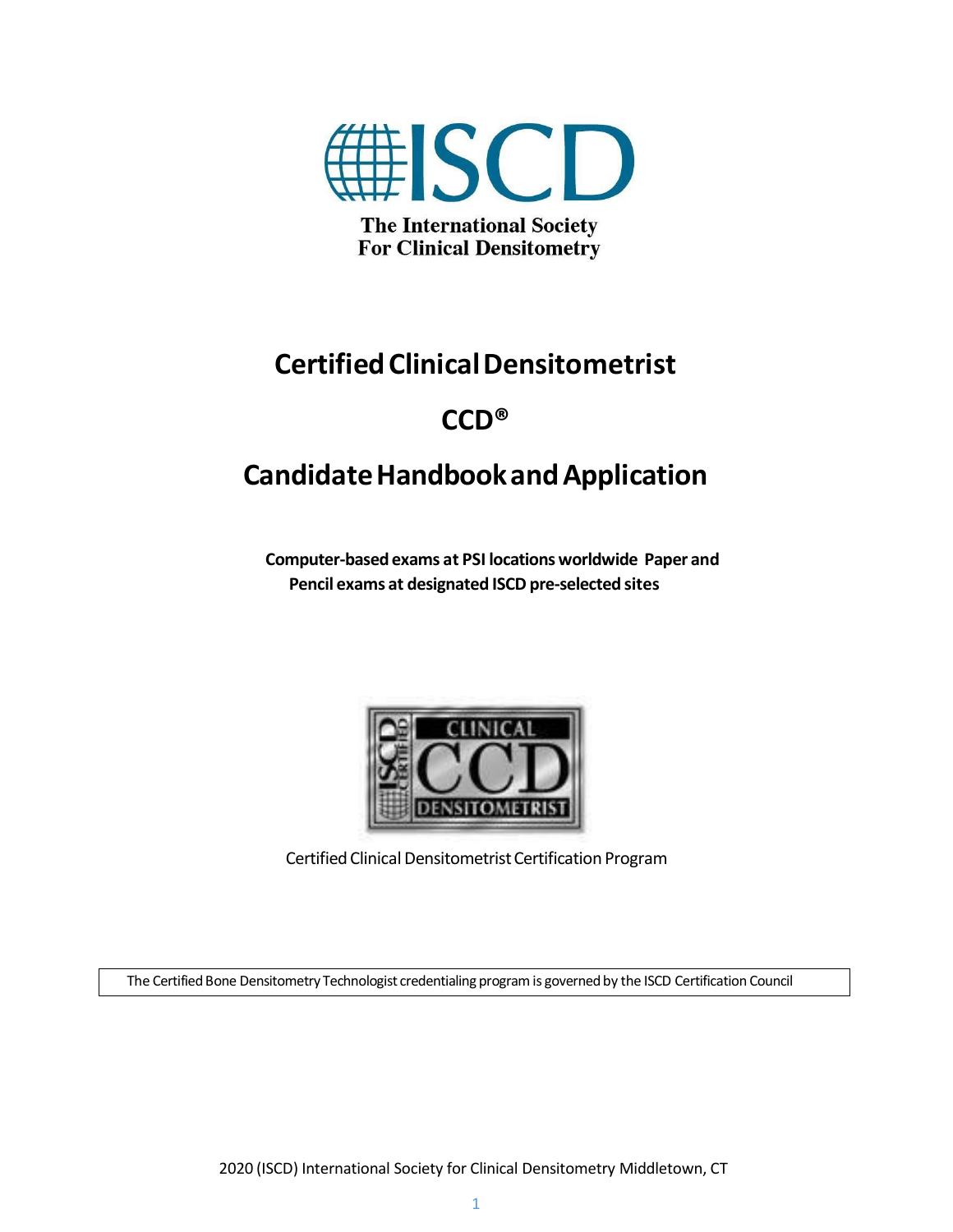Orhan K. Oz,MD, PhD, CCD, Chair 5/2020 – 5/2023 Voting Member UT Southwestern Medical Ctr Dallas, TX (USA) Radiologist [orhan.oz@utsouthwestern.edu](mailto:orhan.oz@utsouthwestern.edu)

Jeanne F. Nichols, PhD, CBDT, ViceChair 5/2020 – 5/2023 Voting Member University of California San Diego San Diego, CA (USA) Director of Researc[h](mailto:Jeannenichols77@gmail.com) [Jeannenichols77@gmail.com](mailto:Jeannenichols77@gmail.com)

Shelley Powers – Public Member 10/2020 – 10/2023 Voting Member Los Gatos, CA(US[A\)](mailto:shelleypow@yahoo.com) [shelleypow@yahoo.com](mailto:shelleypow@yahoo.com)

Monique Carroll, RT,CBDT 5/2020 – 5/2023 Voting Member VCU Medical Center Richmond, VA (USA) Bone Mineral Density Tech Clinical Research Coordinato[r](mailto:mcarroll@mcvh-vcu.edu) [mcarroll@mcvh-vcu.edu](mailto:mcarroll@mcvh-vcu.edu)

Matthew R Vickery, MD, CCD 5/2020 – 5/2023 Voting Member The Medical College of Wisconsin Hales Corners, WI (USA) Radiologist [mvickery@mcw.edu](mailto:mvickery@mcw.edu)

Lisa Francis, MD, CCD 1/2020 – 1/2023 Voting Member St. Alexius Health Bismarck, ND (USA) Rheumatologi[st](mailto:lfrancis@primecare.org) [lfrancis@primecare.org](mailto:lfrancis@primecare.org)

Patrick Cacchio, PA-C, CCD 5/2020 – 5/2023 Voting Member Duke University Roughmont, NC (USA) Endocrinolog[y](mailto:Patrick.cacchio@duke.edu) [Patrick.cacchio@duke.edu](mailto:Patrick.cacchio@duke.edu) Hanford Yau, MD, CCD 7/2020 – 7/2023 Voting Member Orlando Veterans Affairs Medical Center Orlando, FL (USA) Endocrinologi[st](mailto:hanfordyau@gmail.com) [hanfordyau@gmail.com](mailto:hanfordyau@gmail.com)

Legerthian Cummings AAS, RT, CBDT 1/2020 – 1/2023 Voting Member GW Medical Faculty Associates Lanham, MD(USA) Radiologic Technologis[t](mailto:lcummings@mfa.gwu.edu) [lcummings@mfa.gwu.edu](mailto:lcummings@mfa.gwu.edu)

KathyM. Staunton, RT(R)(M), CBDT 4/2020 – 4/2023 Voting Member Elizabeth Wende Breast Clinic Webster, NY (USA) Radiologic Technologis[t](mailto:Kstaunton01@yahoo.com) [Kstaunton01@yahoo.com](mailto:Kstaunton01@yahoo.com)

Peter Wilcox, DNP, CCD 5/2020 – 5/2023 Voting Member Skagit Valley Hospital Bremerton, WA (USA) Endocrinolog[y](mailto:Petergw10@gmail.com) [Petergw10@gmail.com](mailto:Petergw10@gmail.com)

Lynette Rotert, BSRT(N), CBDT 5/2020 – 5/2023 Voting Member Monument Health Spearfish Clinic Spearfish, SD (USA) Bone Densitometry Technologist lortert@monument

Caroline S. Cox, EMT-B, CBDT 7/2020 – 7/2023 Voting Member Lyndhurst Gynecologic Associates Winston Salem, NC (USA) Medical Assista[nt](mailto:ccox@lyndhurstgyn.com) [ccox@lyndhurstgyn.com](mailto:ccox@lyndhurstgyn.com)

Jane Becker, RT, CBDT 7/2020 – 7/2023 Voting Member Miriam Hospital, Women's Medicine Lincoln, RI (USA) Bone Density Technologi[st](mailto:jbbbecker@yahoo.com) [jbbbecker@yahoo.com](mailto:jbbbecker@yahoo.com)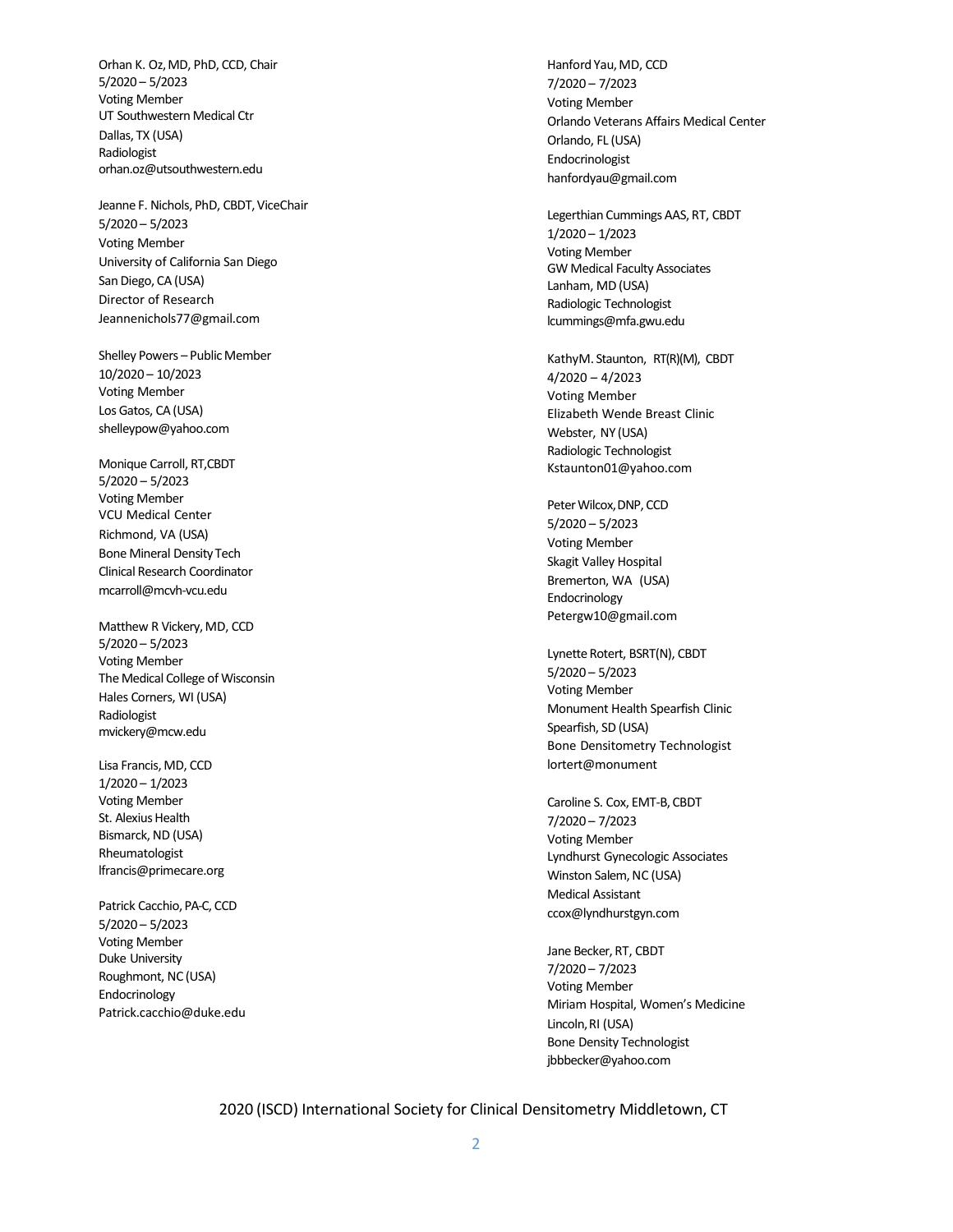#### *CertificationCouncilMission*

The ISCD Certification Council serves to establish skeletal health assessment skills in bone densitometry by promoting best practice standards, competent evaluation, and continued professional development in bone densitometry. The certification process recognizes attainmentofthe highest standard of achievementand professional excellence in thefieldof bone densitometry for clinicians and technologists.

## **Introduction**

Congratulations on your decision to earn an International Society for Clinical Densitometry (ISCD) CCD**®** Credential. We commend your commitment to your career and the bone density profession.

This guide includes information about:

- Eligibility qualification
- Guidelines for applying for and scheduling the examination
- What to expect at the test center
- What to expect after completing the examination

## **About the ISCD**

The International Society for Clinical Densitometry is a multidisciplinary, nonprofit organization that provides a central resource for a number of scientific disciplines with an interest in the assessment of skeletal health. The Society was founded in June 1993 as the result of a meeting of a group who recognized the need to bring disciplines together for this single purpose. The Society was the first of its kind worldwide.

To further enhance the care and diagnosis of metabolic bone disease, the Society formed a Certification Council to develop and administer a certification program.

## **The CCD® Credential**

The Certified Clinical Densitometrist (CCD**®**), accredited by the National Commission for Certifying Agencies (NCCA), is a professional certification developed to recognize clinicians who have demonstrated entry-level knowledge and skill to interpret central bone density scans for settings and professional disciplines such as clinic/imaging centers, hospitals, physician offices, and research centers throughout the world. The (CCD**®**) credential is a prestigious indicator to consumers, health care professionals, employers, and the public at large that the clinician has proficiency in the bone densitometry field.

CCD® has been developed in response to state regulatory agencies and third-party payors requiring certification programs to be accredited before they will accept them as meeting their requirements. The CCD® is an accredited program having met NCCA standards. Successful candidates can use the designation CCD® after their names. Successful completion of the CCD® examination, qualifies candidates to receive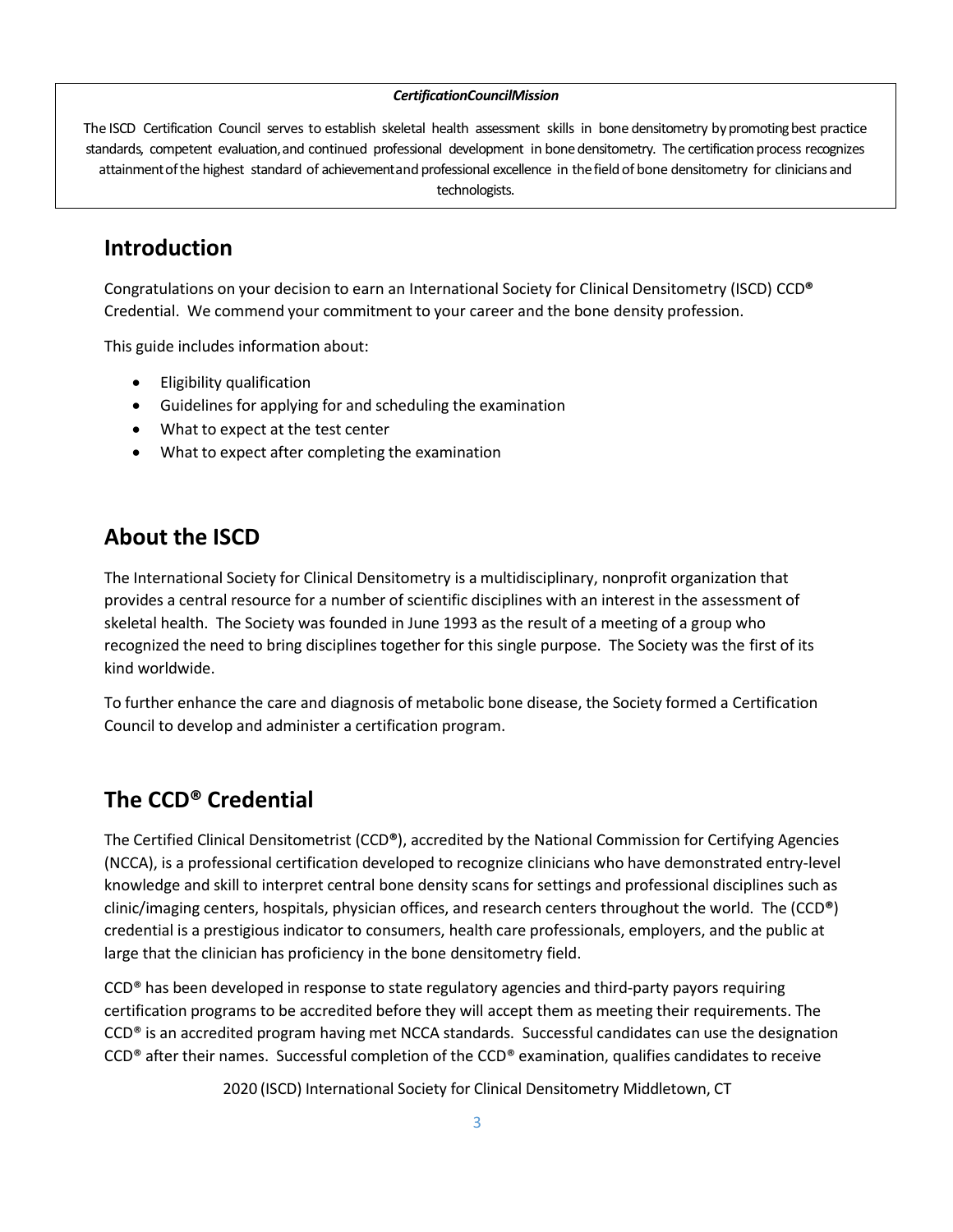professional designation, which is valid for five years. The certification mark(s) may be used only as long as the certification is valid. The certification mark and logo are property of the ISCD. Permission to use the certification mark or logo is granted to credentialed persons at the discretion of the certification, for permissible uses only. All proprietary rights in the exam, including copyrights and trade secrets, are held by ISCD. In order to protect the integrity of the exams and to ensure the validity of the scores reported, candidates must adhere to strict guidelines regarding proper conduct in handling copyrighted proprietary examinations. Any attempt to reproduce all or part of the examinations, including, but not limited to, removing materials from the examination room, aiding others by any means in reconstructing any portion of the examinations, selling, distributing, receiving or having unauthorized possession of any portion of the examinations, is strictly prohibited by law. Alleged copyright violations are investigated and, if warranted, prosecuted to the full extent of the law.

## ISCD Exam Development Process:

ISCD certification exams are valid and reliable instruments that measure the competency of minimally qualified potential certificants against a codified and relevant body of ISCD competencies (also referred to as knowledge, skills and abilities). The subject matter represented by these competencies if further segmented across specific roles and disciplines throughout the DXA profession as a whole by the experience necessary for successful job performance, as exemplified by the respective ISCD certification.

### About ISCD Exam Development Committees

ISCD Exam Development Sub-Committees are composed of experienced, credential-specific subject matter experts, representing ISCD leaders, medical professionals, and relevant industry members. Exam development committees are responsible for the specific oversight and performance of their respective credential's certification examination. Exam development committees' responsibilities include recurring review of content relevancy, both item-level and examination-level performance data and expertise with respect to establishing the cut score for their respective certification examinations.

### Job Analysis

The job analysis process ensures quality control of the relevancy, currency and validity of the competencies assessed by each certification examination. ISCD plans for and conducts comprehensive job analyses according to the rate and amount of changes taking place within a given certification examination, which is every 3 to 5 years. Consistent with best practices, the task of job analysis assesses the criticality of current practices, skills, tasks, and responsibilities, with respect to the importance and frequency of job performance. The results of the job analysis influence to what extent the competencies are revised for each certification examination.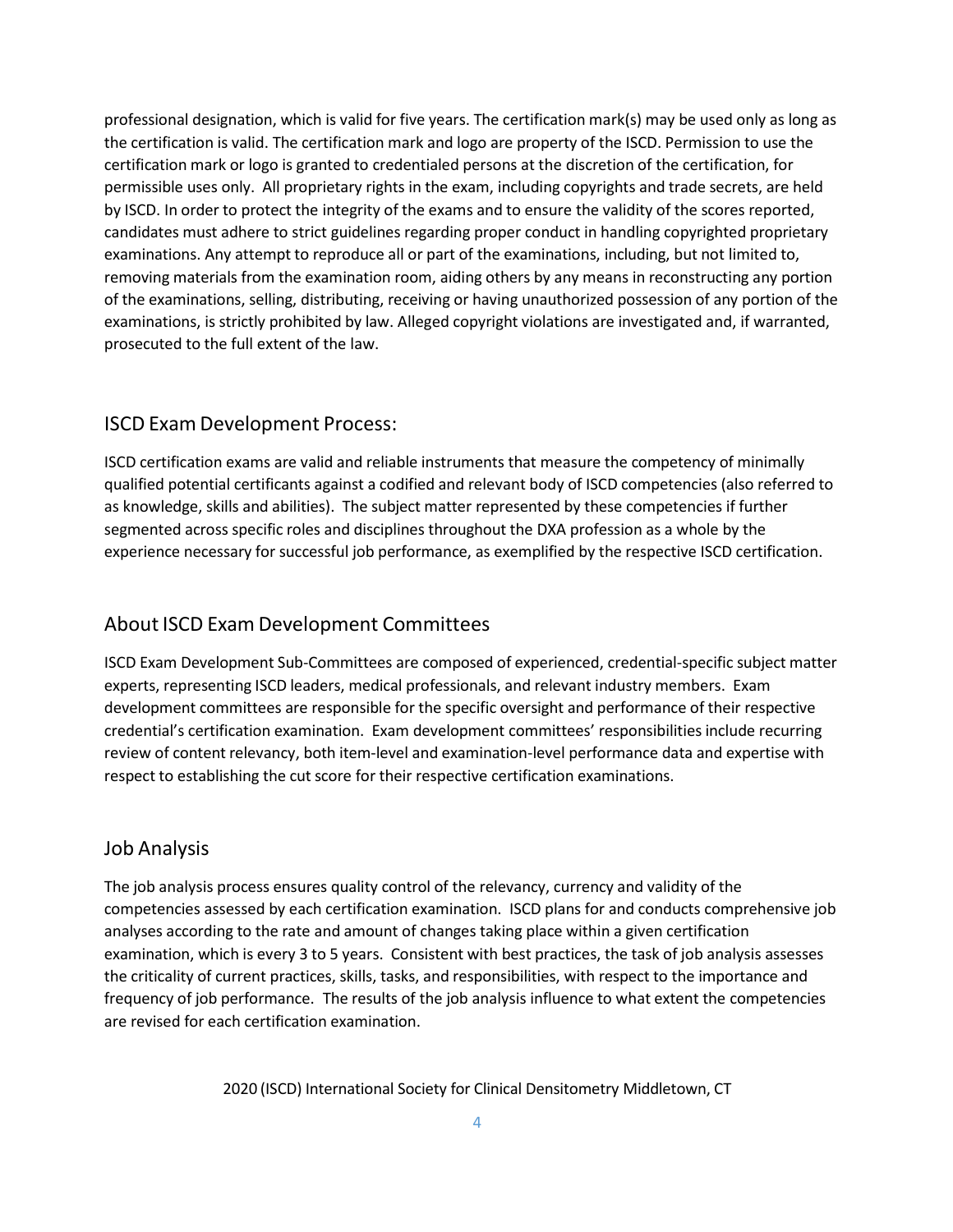## Examination Blueprints and Specifications

The job analysis serves as the foundation for the examination blueprint. First, the individual competencies are grouped into domains that represent specific and similar areas of content. Next, the percentage weighing of each content domain is determined, in part, through the individual competency statement criticality scores, considered collectively, within each domain. This weighting of domains relative to one another allows the ISCD to determine how much, or to what extent, each domain is assessed (both by the number and difficulty of test items), relative to the other domains. For example, domains with competencies with higher criticality scores (that is more important and/or more frequently performed) typically represent a larger percentage of test items than those domains with lower criticality scores for their respective competencies.

The examination specifications are typically established or revised at the same time as the development of the examination blueprint. The specifications usually include the total number of test items (both scored and non-scored), test item type(s), such as multiple-choice, total test duration, and scoring methodology. Passing Grade established by Cut Score Study conducted by ISCD and PSI the test delivery vendor initiated every three to five years to identify and review the CBDT®. Scores reported are scaled scores. Candidates receive scores as pass/fail with an analysis provided for those who fail the exam.

Individual scores are recalculated and diagnostics for failing candidates are generated. The scores and diagnostics are forwarded to the certification program manager and candidates are notified of the results.

## **Value of Certification**

The ISCD establishes professional standards of excellence, which are earned through a combination of education, experience, and performance on certification exams. Following initial certification, credentials must be maintained through rigorous continuing education, ensuring the highest level of competency in patient care. Facilities that employ credentialed ISCD professionals can expect the highest level of competency. The ability to adhere quality and standards is demonstrated through attaining certification. Certified professionals are leaders in DXA community, displaying a commitment to the industry, their colleagues, and their patients.

## **About Certification**

Certification is a means for showing that a certified professional possess the knowledge and skills necessary for optimal performance of his or her job. Through credentialing, employers, peers, and the public are reassured the certified individual is both competent and well-informed in the daily and accurate administration of his or her professional duties. Certain employers require that individuals performing or interpreting DXA scans be certified to ensure high professional standards and quality patient care. Whatever the reason, credentialing makes a professional a more attractive candidate for gainful employment and career advancement.

## **Nondiscrimination Policy**

ISCD adheres to principles of fairness and due process and endorses the principles of equal opportunity. In administering the certification programs, ISCD does not discriminate or deny opportunity to anyone on the basis of race, color, creed, age, gender, national origin, religion, disability, marital status, parental status, ancestry,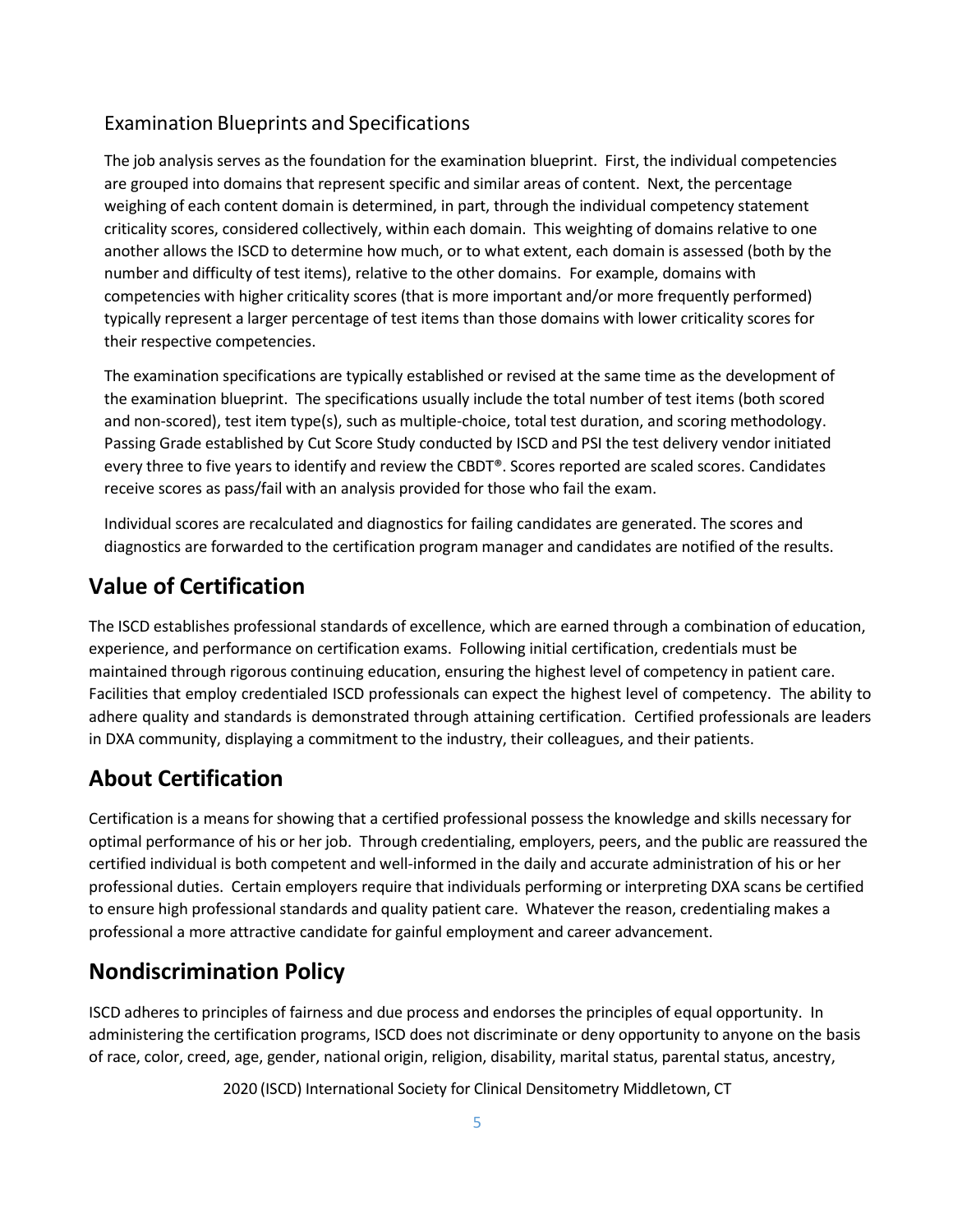sexual orientation, military discharge status, source of income, or any other status protected by applicable law. All candidates for certification will be judged solely on the published eligibility criteria determined by the ISCD Certification Council. The ISCD examinations are offered to candidates in environments that meet the standards established by the Americans with Disabilities Act (ADA).

## **Certified Clinical Densitometrist (CCD®)**

Certified Clinical Densitometrist (CCD®) is accredited by the National Commission for Certifying Agencies (NCCA) professional designation awarded to clinicians who meet specified knowledge requirements measured through a standardized testing process for the interpretation of bone densitometry. Successful candidates can use the CCD® designation after their names. This is a five-year certification. The CCD® Exam is offered at computer-based PSI locations worldwide and paper and pencil at designated ISCD pre-selected sites. The exam is comprised of 100 questions. Participants have two and a half hours to complete the exam.

## **CCD® Eligibility Requirements**

Certification is open to clinicians who interpret human bone densitometry scans and includes: **physicians, certified nurse practitioners, certified physician assistants, fellows, residents and PhD's.** Clinicians must be in good standing with their medical licensing board. Fellows/Residents must have their Program Director acknowledge their good standing in the Fellow/Resident program.

**Candidates must meet one of the following eligibility requirements:**

- Current CCD® **OR**
- Licensed MD, DO, PAC, NP **OR**
- Licensed Medical Practitioner Resident/Fellow **OR**
- Non-Licensed Medical Practitioner (PhD)

Taking the Certification examination is voluntary. ISCD strictly adheres to the eligibility requirements for certification. It is the responsibility of the candidate to comply with all procedures and deadlines to establish eligibility for the examination. For questions about eligibility, please contact the ISCD at 860-259-1000 or [certification@iscd.org.](mailto:certification@iscd.org)

## **Eligibility Rationale**

Applicants are required to pass the written CCD examination to demonstrate that their experience and education have resulted in a sufficient understanding of the knowledge, skills, and abilities required to provide safe and competent evidence-based densitometry services as determined by the job analysis study and represented on the examination content outline. Because there is no comparable means for assessing competence outside of the ISCD examinations, the ISCD does not grandfather candidates and requires everyone earning an ISCD credential to have successfully fulfilled all published criteria, including passing of the examination.

2020 (ISCD) International Society for Clinical Densitometry Middletown, CT Each eligibility requirement has been established to ensure that individuals certified by ISCD have an acceptable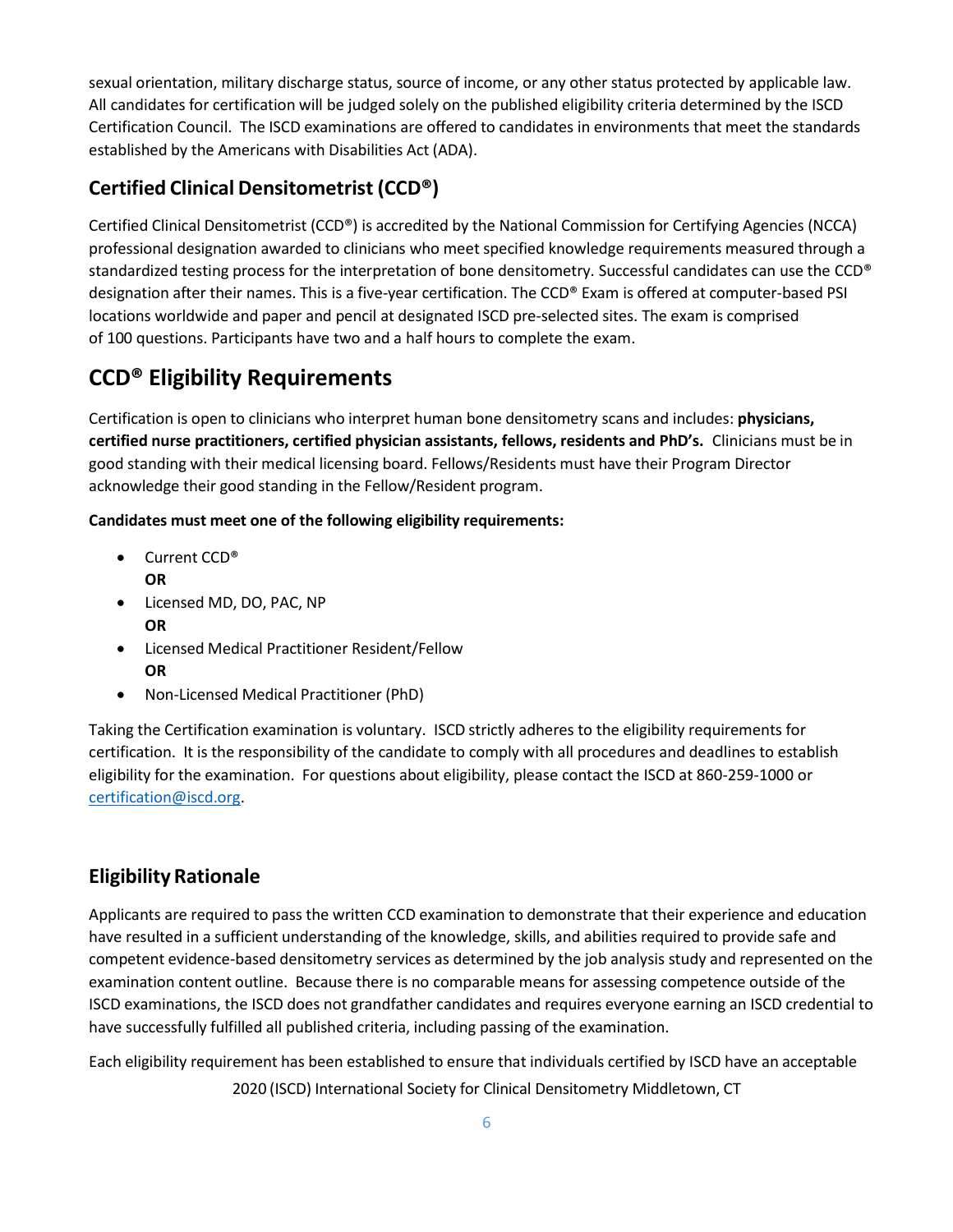level of knowledge and skill needed to demonstrate bone densitometry competency and a commitment to client and patient safety in varied settings.

Each eligibility requirement has been selected to support the purpose of the credential:

Professional Certification: Candidates have demonstrated required knowledge and skill, met bone densitometry standards by successfully completing the assessment process and are maintaining the credential through continued competence.

License: The requirement for a current, active medical license in good standing is consistent with the clinical requirements to practice as a physician, certified nurse practitioner, certified physician assistant, fellow, or resident.

PhD: The level of education required for CCD certification is consistent with the level of education required to practice as a non-licensed medical practitioner. A PhD granted by a U.S. regionally accredited college/university or foreign equivalent is required as a basic measure of the quality of the non-licensed medical practitioner's education.

Examination: Applicants are required to pass the written CCD examination to demonstrate that their experience and education have resulted in a sufficient understanding of the knowledge, skills, and abilities required to provide safe and competent evidence-based densitometry services as determined by the job analysis study and represented on the examination content outline. Because there is no comparable means for assessing competence outside of the ISCD examinations, the ISCD does not grandfather candidates and requires everyone earning an ISCD credential to have successfully fulfilled all published criteria, including passing of the examination.

Ethics: ISCD certificants and candidates have the obligation to: maintain high standards of integrity and professional conduct; accept responsibility for their actions; continually seek to enhance their professional capabilities; practice with fairness and honesty; and, encourage others to act in a professional manner, consistent with the certification standards and responsibilities set forth in the Code of Ethics. All candidates and certificants are required to agree and adhere to an enforceable Code of Ethics as a condition of certification.

## **Applying For The Exam ----- Submitting a Paper Application**

- Application must be submitted, and all fees paid to be eligible for the CCD® exam. Incomplete applications will be returned unprocessed. The examination fee must accompany the CCD® application.
- Ensure the name on the application matches the name on the identification (ID) to be used for admission to the test center.
- Choose whether you will test at a PSI testing center, or one of our scheduled paper & pencil test locations.
- Sign and date the attestation, candidate application statement, candidate confidentiality agreement, and code of ethics.
- Made copies for your records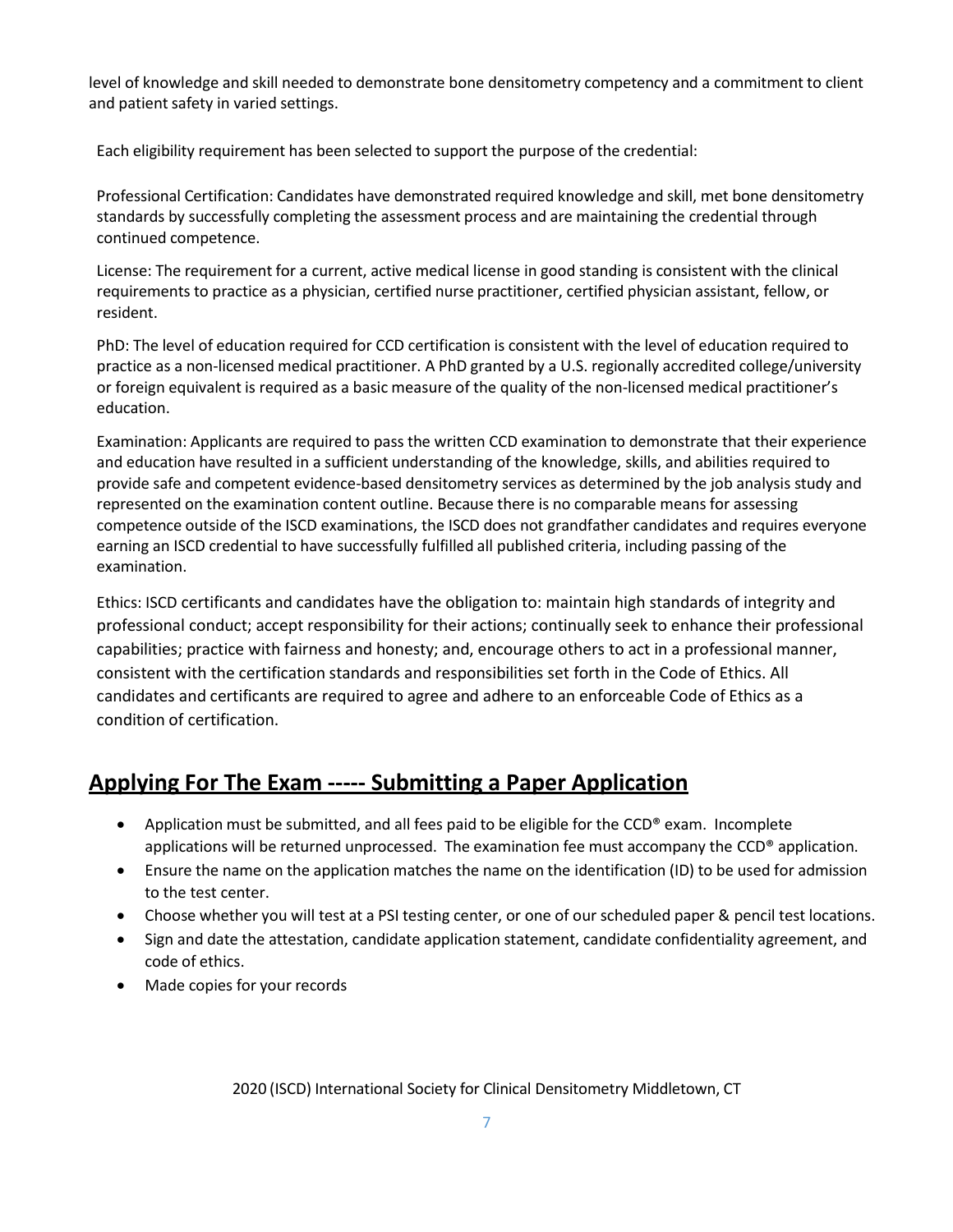## **Applying For The Exam ----- Online Application**

- Please visit https://my.iscd.org/Certify/Certification/CCD
- Application must be submitted, and all fees paid to be eligible for the  $CCD^{\circledast}$  exam.
- Ensure the name on the application matches the name on the identification (ID) to be used for admission to the test center.
- Choose whether you will test at a PSI testing center, or one of our scheduled paper & pencil test locations.
- Sign, date and upload the candidate attestation.
- Read and acknowledge the candidate application statement, candidate confidentiality agreement, and code of ethics.

### CCD® Examination Fees

| <b>Professional or Full Member</b>    | $\frac{1}{2}$ \$300 USD |
|---------------------------------------|-------------------------|
| <b>Community Member or Non-Member</b> | \$625 USD               |

## **EligibilityVerification**

Only completed certification applications will be accepted. Incomplete applications will be returned to the applicant who may address the deficiencies and resubmit the application for review, adhering to established application deadlines. Verification of each eligibility requirement will be conducted by certification staff as follows:

Licensed MD, DO, PAC, NP: Applicants verify current, active licenses in good standing through the application process via a signature on the required attestation as well as a license number. Certification staff verify the completion of the attestation on the application.

Licensed Medical Practitioner Resident/Fellow: Applicants must provide an attestation from their Program Director acknowledging their good standing in the Fellow/Resident program. Certification staff verify the completion of the attestation on the application.

Non-Licensed Medical Practitioner (PhD): Applicants verify the completion and conferment of the PhD through the application process via a signature on the required attestation as well as submit a copy of their PhD diploma. Certification staff verify the completion of the attestation on the application.

\* Note that ISCD reserves the right to verify any information provided on the application and/or as part of the application process.

## **Independent Testing Agency**

PSI has been contracted by ISCD to help administer ISCD's certification in the United States and internationally. PSI delivers millions of high-stakes tests every year across the globe for clients in the licensure, certification, academic admissions, regulatory, and government testing service markets. PSI centers utilize a patent-winning design, which was created specifically for high-stakes testing and offers a carefully controlled, consistent testing environment.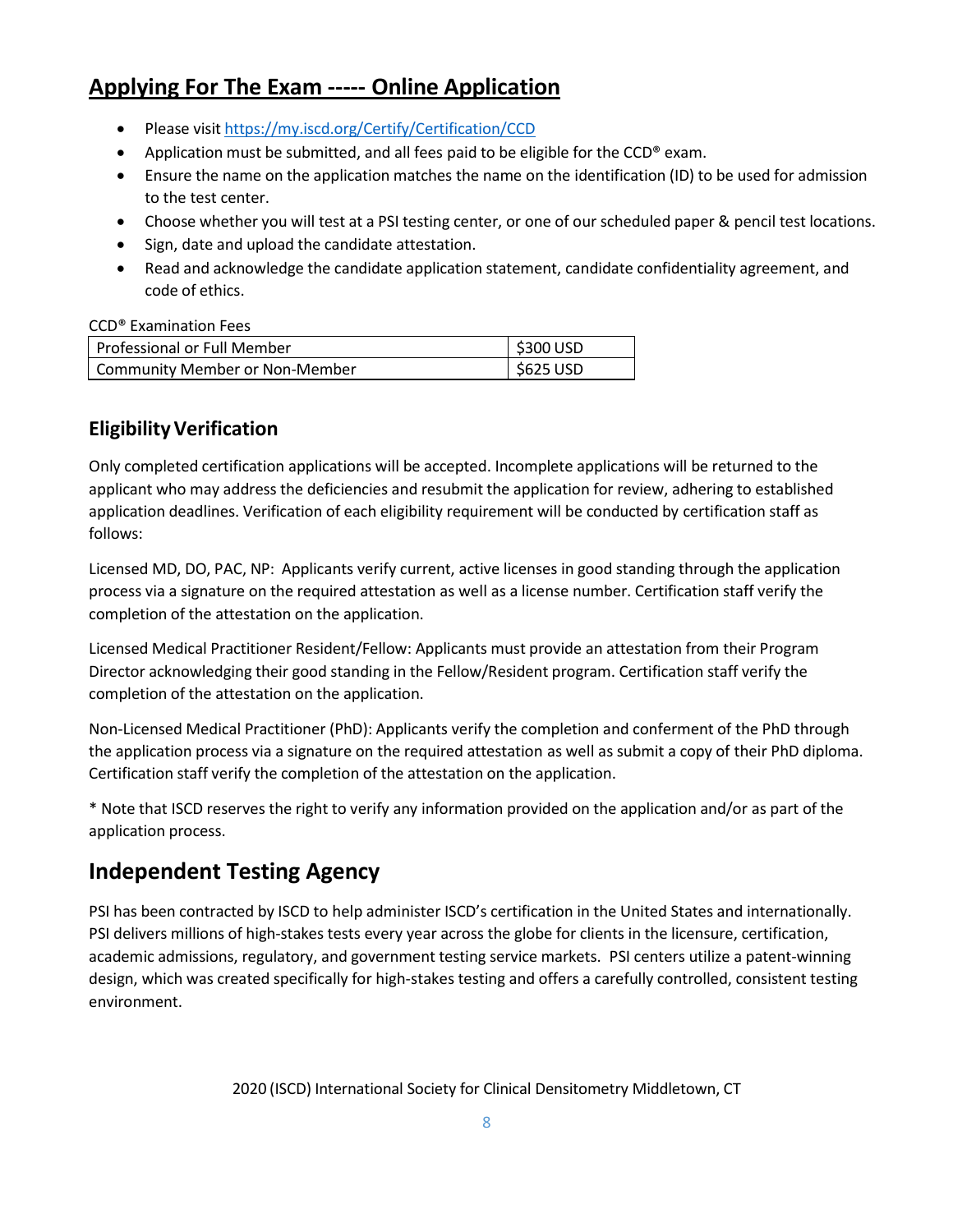## **Scheduling The PSI Test Center Examination**

After the application is approved, and you choose to take the computer-based test at a PSI location, PSI will send the candidate an Authorization to Test (ATT) letter by email fro[m schedule@goamp.com,](mailto:schedule@goamp.com) for those candidates with a valid email address. Candidates with an approved application will receive the ATT letter within five (5) business days. The ATT letter contains and authorization number, the eligibility period for testing, and instructions for scheduling their appointment.

The testing appointment should be scheduled soon after receiving the ATT letter. Scheduling an appointment early in the eligibility period increases the likelihood that the candidate can sit for the exam at his or her optimal date and time. Space at the PSI testing centers is limited, and the availability of a testing "seat" is not guaranteed. Therefore, candidates who schedule their exams in the latter part of the eligibility period run the risk of not sitting for the exam and having to pay a transfer fee to the next eligibility period.

For fast and easy scheduling, PSI recommends that candidates register for their exams using the internet. Candidates register online by accessing PSI's registration website at [http://online.goamp.com/CandidateHome/CandidateInformation.aspx.](http://online.goamp.com/CandidateHome/CandidateInformation.aspx) Internet registration is available 24 hours a day.

If you chose to schedule your exam by telephone, please call +1(888) 519-9901, this toll-free number is answered from 7am to 9pm (Central Time) Monday through Thursday, 7am to 7pm on Friday and 8:30am to 5pm on Saturday.

**\*\*\*\*\*\*\* CANCELLING AN EXAMINATION APPOINTMENT** – If you need to cancel or reschedule your examination appointment, you MUST do so at least 2 days before the scheduled examination by 4pm. You MUST contact PSI to cancel or reschedule. This can be done via their website or by phone. \*\*A voice mail message is not an acceptable form of cancellation.

\*\*\*\*\*\*\* **MISSED APPOINTMENT OR LATE CANCELLATION** – Your registration will be invalid, and you will not be able to take the exam as scheduled, if you:

- Do not cancel your appointment 2 days before the scheduled examination date
- Do not appear for your exam appointment
- Arrive after the examination start time

### **There will be a no-show fee of \$80 assessed to the candidate if they would like to re-register to take their exam.**

#### **SPECIAL EXAMINATION ARRANGEMENTS**

All examination centers are equipped to provide access in accordance with the American's with Disabilities Act (ADA) of 1990, and every reasonable accommodation will be made in meeting a candidate's needs. Applicants with disabilities or those who would otherwise have difficulty taking the examination must get pre-approved by the sponsor. Accommodations are ways of adapting an exam experience to meet the needs of people who have disabilities that may impair their exam performance. Accommodations can't change the number of questions or the content an exam covers. And they don't guarantee improved performance, a passing score, or any specific outcome. The ISCD complies with the ADA. We will provide appropriate accommodations if you demonstrate both that: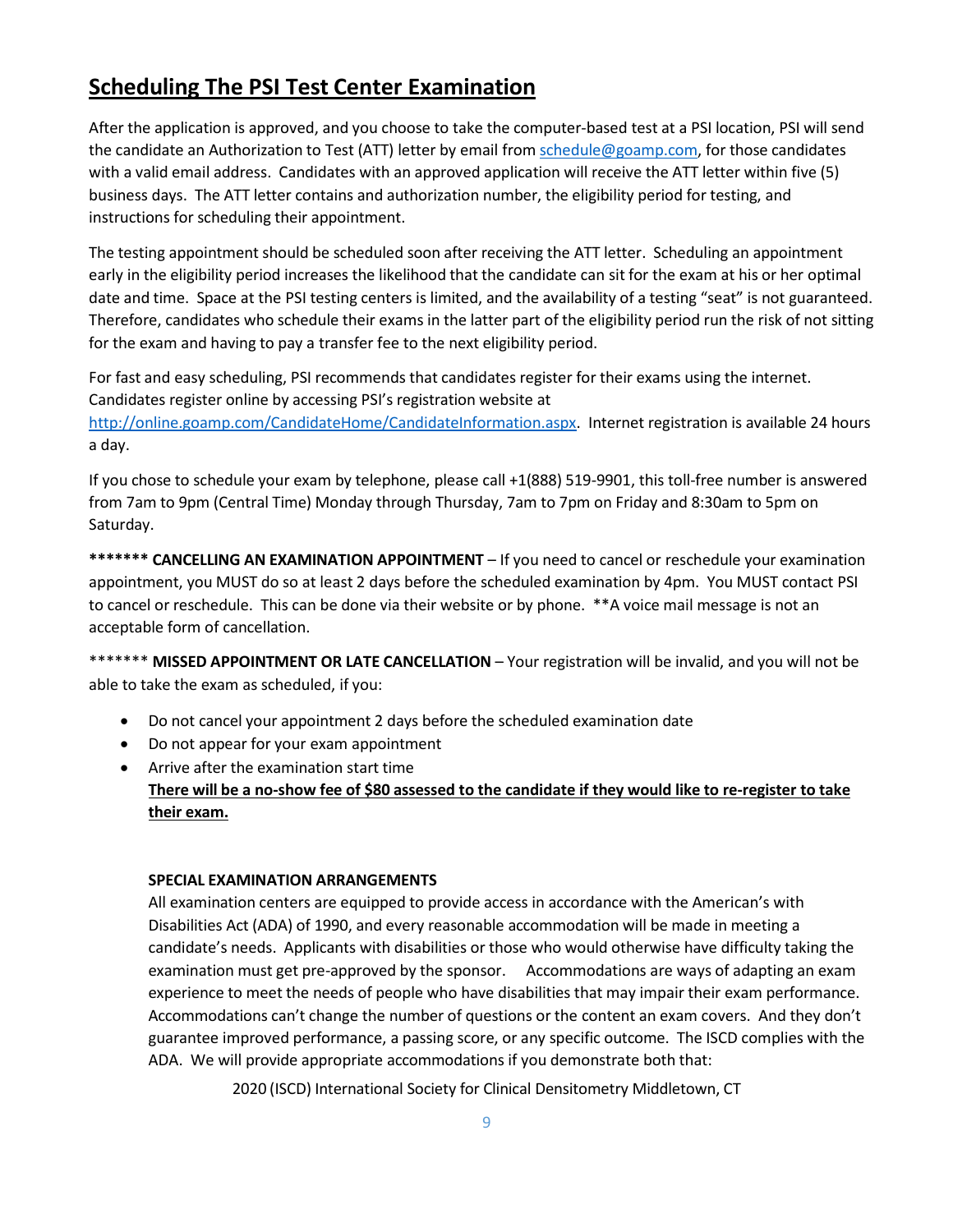- o You have an ADA-qualifying disability.
- o Your disability results in substantial functional limitations that affect your daily life activities as compared to most people.

In most cases, you'll need to submit supporting documentation and a personal statement describing your disability. Approved accommodations might include additional time to complete the exam, a separate testing room, or access to snacks if you have diabetes. You won't need to request accommodations for comfort items, such as an inhaler, crutches, or eye drops. Accommodations must be appropriate to the task and setting. Special arrangements will be made for these candidates provided that an appropriate request for accommodation is submitted to ISCD with the ISCD application form.

### **EXAMINATION SITE CLOSING FOR EMERGENCY**

If severe weather or another emergency forces the closure of an examination site on a scheduled examination date, your examination will be rescheduled. PSI personnel will attempt to contact you in this situation. However, you may check the status of your examination schedule by calling +1(888) 519- 9901. Every effort will be made to reschedule your examination at a convenient time as soon as possible.

### **REPORTING TO THE EXAMINATION SITE**

On the day of the examination, you should arrive 30 minutes before your appointment time. This extra time is for sign-in, identification, and familiarizing you with the examination process. If you arrive late, you may not be admitted to the examination site.

### **REQUIRED IDENTIFICATION**

### **Candidates need to provide one (1) valid, unexpired Government-issued photo ID that contains a signature.**

- o State issued driver's license
- o State issued identification card
- o Government Issued Passport
- o Government Issued Military Identification Card
- o Government Issued Alien Registration Card

#### **SECURITY PROCEDURES**

You will be provided a soft locker to store your wallet and/or keys with you in the testing room. You will not have access to these items until after the examination is completed. The following items are not permitted in the examination room:

- All personal electronic devices, except those that are a medical necessity
- Children, guests, cellular telephones, recording devices, cameras, pagers, purses, notebooks, notebook computers, unauthorized reference or reading material, music players, calculators, or briefcases
- Personal items including watches, backpacks, pens, pencils or other writing devices, food, drinks, and good luck items
- Hats, baseball caps, or visors (with the exception of religious apparel), coats, shawls, hooded clothing, heavy jackets or overcoats.

The following security procedures will apply during the examination: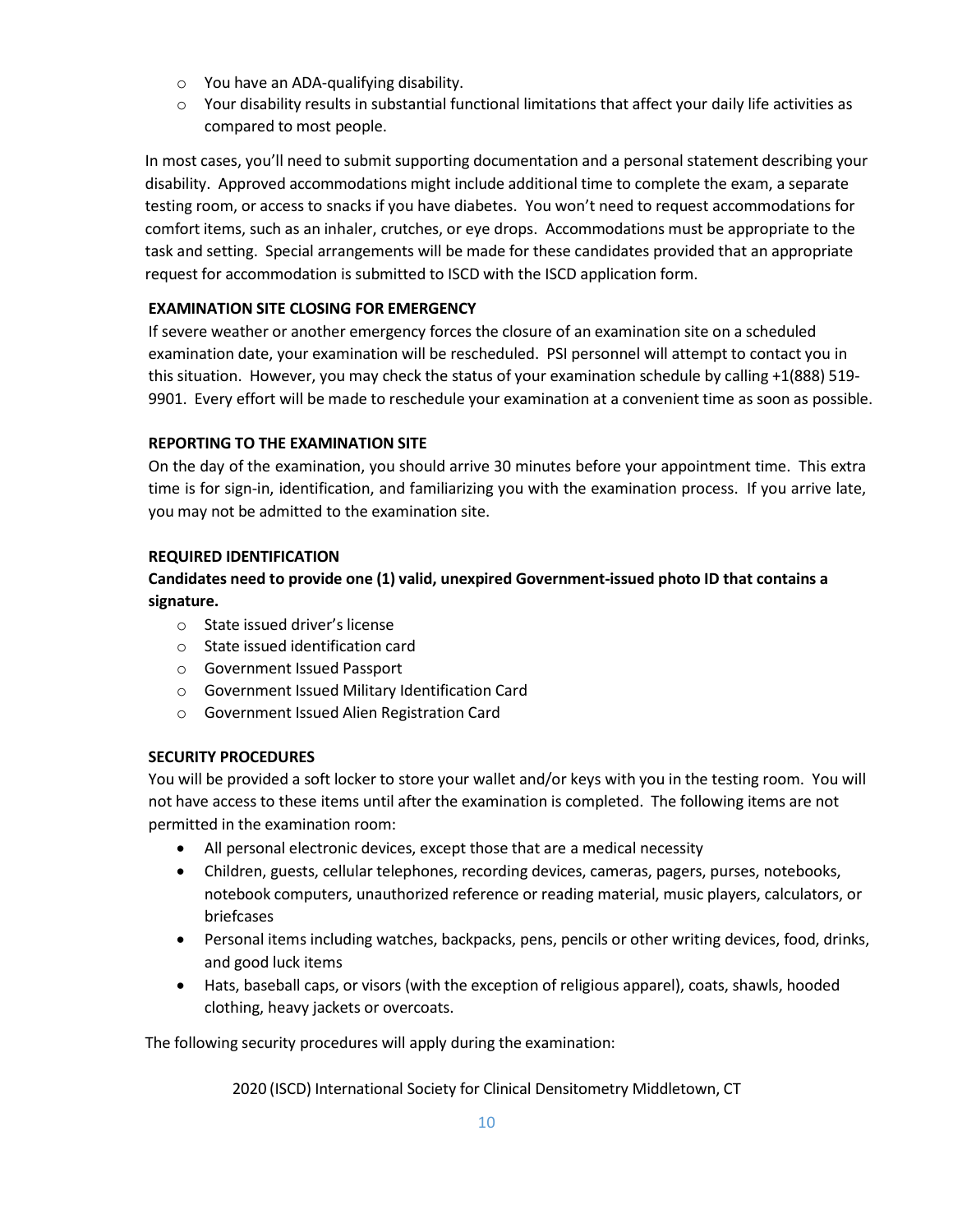- NO conversing or any other form of communication among candidates is permitted once you enter the examination area
- No smoking, eating, or drinking will be allowed at the examination site
- You may not exit the building during the examination
- NO documents or notes of any kind may be removed from the test center

## **Paper & Pencil Examinations**

The ISCD will have paper & pencil examination offered at certain pre-determined location in the United States each year. Once you have been approved by the ISCD, you will receive an email confirmation from the ISCD certification team. Your eligibility is only valid for the location you have pre-selected.

**\*\*\*\*\*\*\* CANCELLING AN EXAMINATION APPOITMENT –** You may cancel or reschedule an examination appointment in writing 2 days before the scheduled exam. For cancellation and transfer fees, please contact the ISCD Certification Department.

\*\*\*\*\*\*\* **MISSED APPOITMENT OR LATE CANCELLATION** – Your registration will be invalid, and you will not be able to take the exam as scheduled, if you:

- Do not cancel your appointment 2 days before the scheduled examination date
- Do not appear for your exam appointment
- Arrive after the examination start time

#### **EXAMINATION SITE CLOSING OR CANCELLATION**

ISCD reserves the right to cancel the exam, change dates and/or exam location. If a paper & pencil exam is cancelled, all fees will be refunded unless the exam candidate elects to transfer to another paper & pencil location, or a PSI test center. Candidates will be notified of any changes as soon as possible.

#### **REPORTING TO THE EXAMINATION SITE**

On the day of the examination, you should arrive 30 minutes before your appointment time. This extra time is for sign-in, identification, and familiarizing you with the examination process. If you arrive late, you may not be admitted to the examination site.

#### **REQUIRED IDENTIFICATION**

**Candidates need to provide one (1) valid, unexpired Government-issued photo ID that contains a signature.**

- o State issued driver's license
- o State issued identification card
- o Government Issued Passport
- o Government Issued Military Identification Card
- o Government Issued Alien Registration Card

#### **SECURITY PROCEDURES**

You will not have access to the items below until after the examination is completed. The following items are not permitted in the examination area:

• All personal electronic devices, except those that are a medical necessity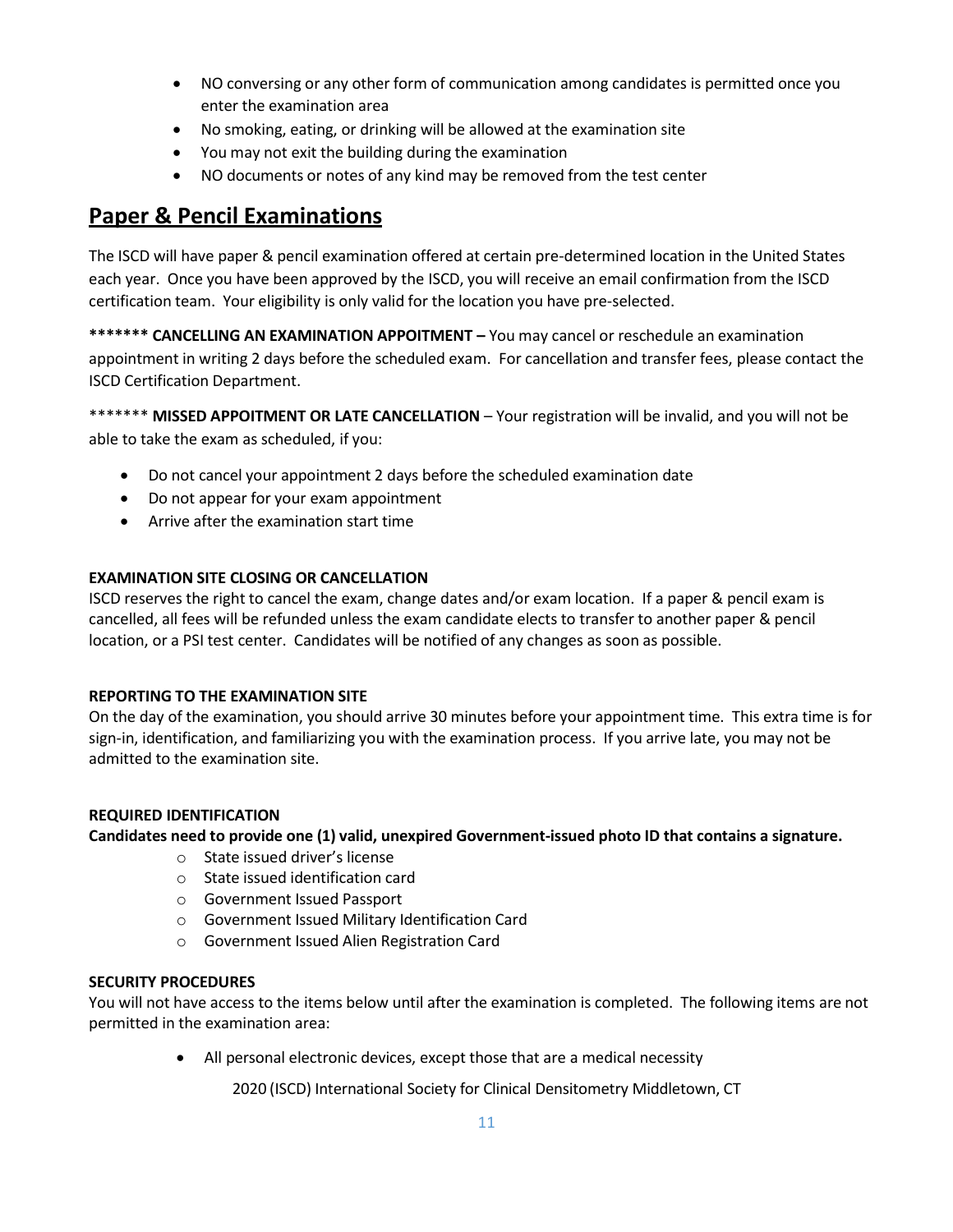- Children, guests, cellular telephones, recording devices, cameras, pagers, purses, notebooks, notebook computers, unauthorized reference or reading material, music players, calculators, or briefcases
- Personal items including watches, backpacks, pens, pencils or other writing devices, food, drinks, and good luck items
- Hats, baseball caps, or visors (with the exception of religious apparel), coats, shawls, hooded clothing, heavy jackets or overcoats.

The following security procedures will apply during the examination:

- NO conversing or any other form of communication among candidates is permitted once you enter the examination area
- No smoking, eating, or drinking will be allowed at the examination site
- You may not exit the building during the examination
- NO documents or notes of any kind may be removed from the test area

## **After The Examination**

## Notification of Examination Results

After completing the CBT or paper and pencil examination, candidates will receive their score report in 4 to 6 weeks. The score report includes a pass/fail score. Newly certified professionals will appear on the ISCD's website certification registry.

ISCD and PSI are responsible for the validity and integrity of the scores reported. Occasionally, computer malfunctions or candidate misconduct may cause a score report to be suspect. ISCD and PSI reserve the right to void or withhold examination results if, upon investigation, violation of ISCD's policy is discovered.

Candidates have two options to raise questions about the examination:

- Each candidate will receive a survey at the end of the exam at which time the candidate may express comments and concerns about the exam.
- Candidates may also forward their comments in writing to ISCD within 10 business days of their exam
- During the computer-based examination, comments may be made for any question by clicking on the "comments" button to the left of the "time" button.

## Use of the Certification Mark

After receiving official notification of CCD certification, the credential may be used only as long as certification remains valid and in good standing. Individuals may not use the CCD until they have received specific written notification that they have successfully completed all requirements, including passing the examination and documenting the specified experience.

Certificants must comply with all recertification requirements to maintain use of the credential.

Certification is a non-transferable, revocable, limited, non-exclusive license to use the certification designation "CCD", subject to compliance with the policies and procedures, as may be revised from time to time.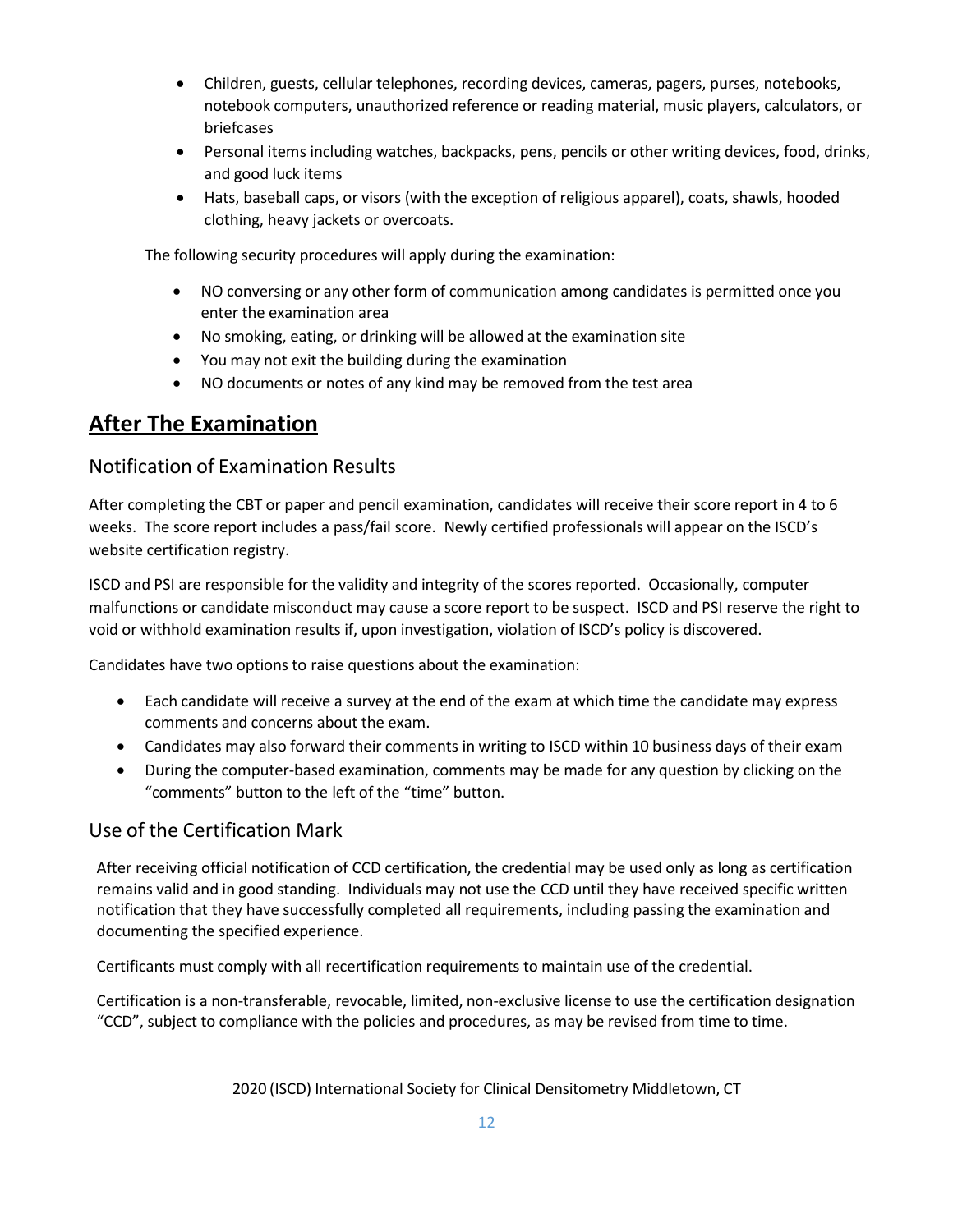Except as permitted by this policy, any use or display of ISCD certification marks and/or logos without the prior written permission of the ISCD is prohibited. Any candidate or certificant who manufacturers, modifies, reproduces, distributes or uses a fraudulent or otherwise unauthorized ISCD certificate, ISCD designation or other credential may be subject to disciplinary action, including denial or revocation of eligibility or certification. Any individual who engages in such behavior also may be subject to legal action.

Education and training providers may not use the ISCD name, logos, or certification marks to state or imply any approval or endorsement by ISCD or any affiliation with ISCD.

#### Proper Use of the Credential

After meeting all eligibility requirements and passing the examination, individuals may use their credential in all correspondence and professional relations and on promotional materials, such as stationery, websites, business cards, etc. The mark or logo may be used only on business cards, stationery, letterhead, and similar documents on which the name of the individual certified is prominently displayed.

Individuals who have met the certification standards established by the ISCD Certification Council are authorized to use the following certification mark in communications and marketing materials:

- The credential may be used as "CCD".
- The credential is typically used after the certificants name following any academic degrees and licensure (e.g. John Smith, MBA, CCD).
- The mark must be clearly associated with the individual(s) certified by the ISCD. Correct Use: John Doe is a CCD® certificant

The certification mark(s) may be used only as long as certification is valid. Should the certification be suspended or withdrawn for any reason, the individual must immediately cease the use of the certification designation and acronym on stationery, websites, business cards, and any and all promotional materials.

#### Ownership of the Mark and Logo

The certification marks and logo are the property of the ISCD. Permission to use the certification mark or logo is granted to credentialed persons at the discretion of the ISCD Certification Council, for permissible uses only.

The CCD marks and logo may not be revised or altered in any way. They must be displayed in the same form as produced by ISCD and cannot be reproduced unless such reproduction is identical to the mark provided by ISCD.

The mark or logo may not be used in any manner which could bring ISCD into disrepute or in any way is considered misleading or unauthorized. This includes any use of the mark or logo that the public might construe as an endorsement, approval or sponsorship by ISCD of a certificants business or any product thereof.

## Standard Setting Methods

There are several recognized processes for standard setting. For the Certified Clinical Densitometrist standard setting study Prometric adopted the Angoff method, supplemented by the Beuk Relative-Absolute Compromise method. The Angoff method requires a minimum of 6 Subject Matter Experts (SMEs) to first reach consensus on a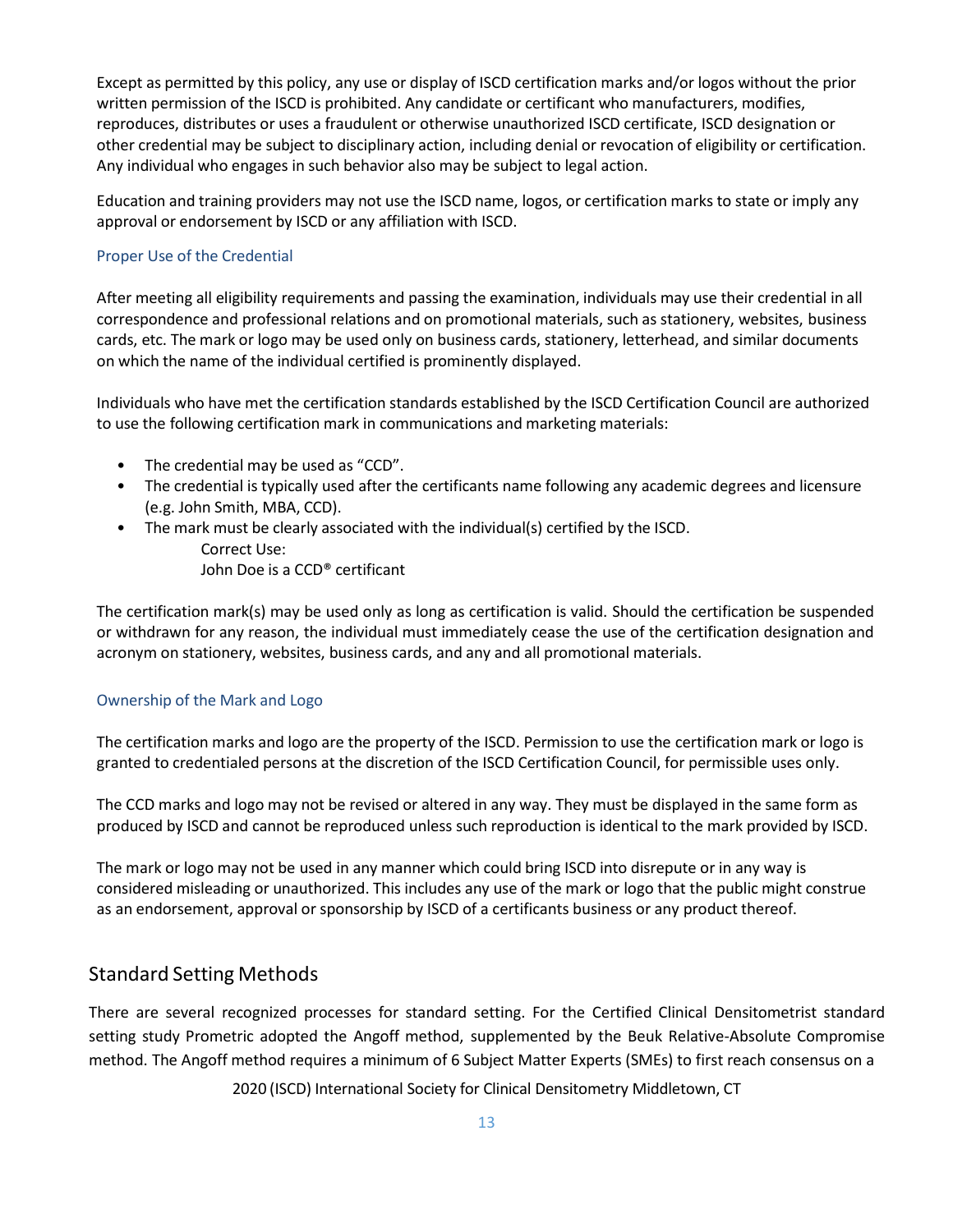definition of the minimally-competent Candidate. SMEs then read and answer each item in the test and predict the proportion of minimally-competent candidates who would answer each item correctly. Resulting ratings are analysed and discussed with the participating SMEs. The SMEs are given an opportunity to affirm or revise their original ratings. Summing the ratings across items and across SMEs provides a recommended cut score. SMEs are then asked to make specific predictions about the test as a whole. This is the Beuk Relative-Absolute Compromise standard setting method. Prometric facilitated this process across April 11<sup>th</sup> and 18<sup>th</sup> 2015 via web/teleconference. A total of 6 SMEs participated in the process providing complete ratings for use.

### Interpreting Your Score Report

The content area percentages on score reports are not used to determine pass-fail decision outcomes. They are only provided to offer general guidance regarding candidate performance in each content area. The examination is designed to provide a reliable and valid determination of a candidate's overall performance and is not designed to provide complete information regarding a candidate's performance in each content area. It is important to remember that content areas that make up a larger portion of the examination will have a greater effect on a candidate's overall score. The precision and consistency of scores diminishes with fewer items, and therefore, content area percentages should be interpreted with caution, especially those that correspond to content areas that make up a smaller portion of the examination.

### Re-taking the Examination and Process

The content area percentages on score reports are not used to determine pass-fail decision outcomes. They are only provided to offer general guidance regarding candidate performance in each content area. The examination is designed to provide a reliable and valid determination of a candidate's overall performance and is not designed to provide complete information regarding a candidate's performance in each content area. It is important to remember that content areas that make up a larger portion of the examination will have a greater effect on a candidate's overall score. The precision and consistency of scores diminishes with fewer items, and therefore, content area percentages should be interpreted with caution, especially those that correspond to content areas that make up a smaller portion of the examination.If a candidate is unsuccessful three times in sitting for the examination, they must complete and submit 12 continuing education hours in the field of bone density, Osteoporosis, or Metabolic Bone Disease.

The rationale for this reexamination policy is to ensure:

- there are a sufficient number of test forms available on an annual basis, so a different test form is administered to a retest candidate;
	- examination security and item integrity; and to refresh the candidate's existing knowledge and skills, pertaining to procedures in the bone densitometry field.

### **CCD® Content Outline**

The Body of Knowledge Study identified 5 major topic areas:

- I. Overview of Bone Physiology
- II. Imaging Technologies
- III. Interpretation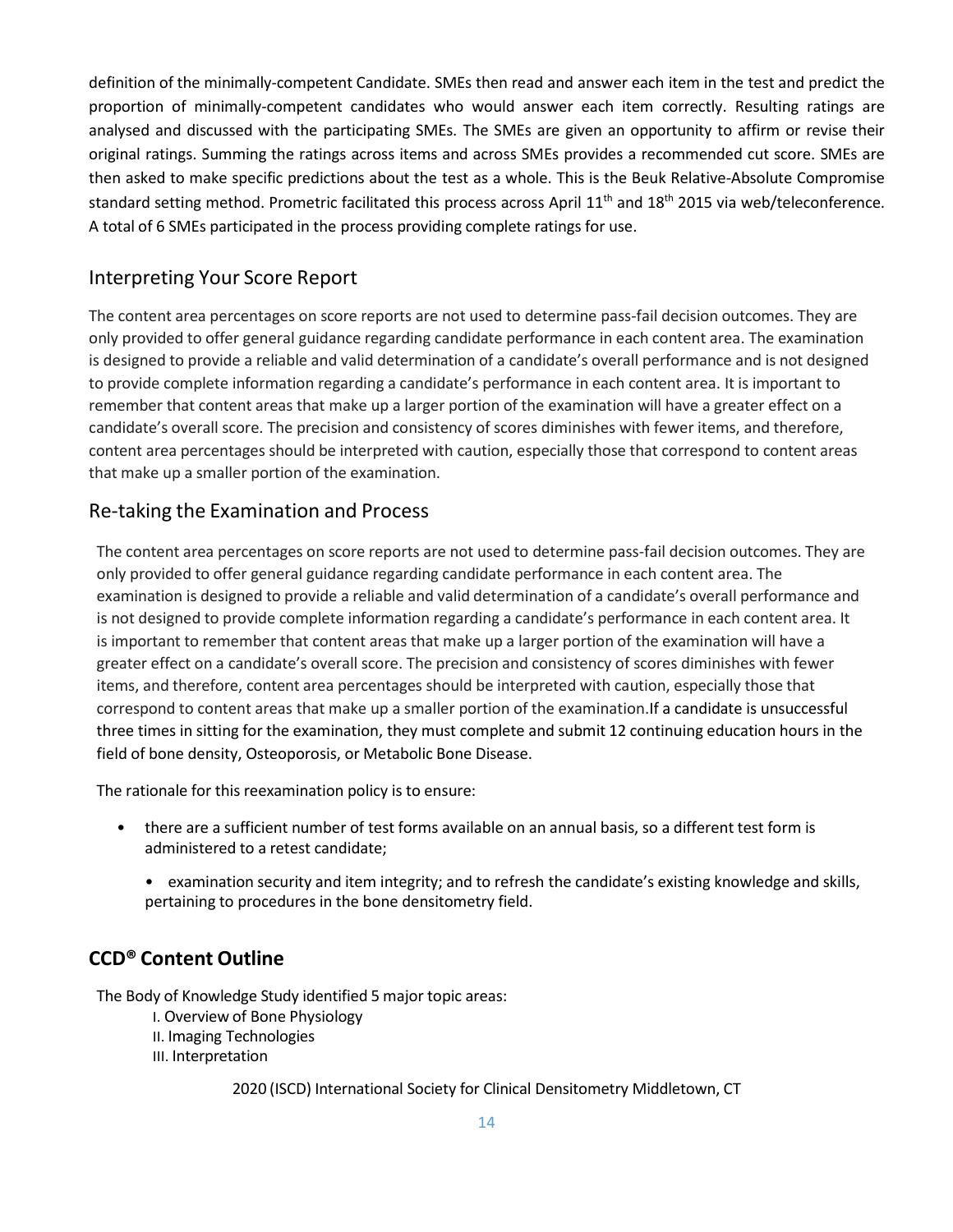|    | <b>The International Society</b><br><b>For Clinical Densitometry</b><br>Certified Clinical Densitometrist (CCD™®)<br>2020 Examination Specifications <sup>i</sup>                                                                                                                                                                                                                                                                                                                      | of items<br>#. |
|----|----------------------------------------------------------------------------------------------------------------------------------------------------------------------------------------------------------------------------------------------------------------------------------------------------------------------------------------------------------------------------------------------------------------------------------------------------------------------------------------|----------------|
| I. | <b>Overview of Bone Physiology</b>                                                                                                                                                                                                                                                                                                                                                                                                                                                     | 16             |
|    | A. Bone Development, Structure & Peak Bone Mass<br>1. Bone formation and resorption<br>Bone microarchitecture and mineralization<br>2.<br>3.<br><b>Cellular Mechanisms</b><br>Cortical bone<br>4 <sup>1</sup><br><b>Trabecular bone</b><br>5.<br><b>B. Bone Pathologic States and Fractures</b><br>Incidence and prevalence<br>1.<br>2. Morbidity and mortality<br>3. Economic burden<br>4. Fracture Types<br>a. Fragility<br>Non-fragility<br>b.<br><b>Pathologic Fractures</b><br>c. |                |
|    |                                                                                                                                                                                                                                                                                                                                                                                                                                                                                        |                |
| Π. | <b>Imaging Technologies</b>                                                                                                                                                                                                                                                                                                                                                                                                                                                            | 20             |
|    | A. Core Concepts<br>Radiation science and physics<br>1.<br>Safety<br>2.<br>Artifacts<br>3.<br>B. DXA<br>Central<br>1.<br>a. Spine<br>b. Hip<br>2. Peripheral<br><b>C. Other Techniques and Modalities</b><br>Vertebral Fracture Assessment (VFA, LVA)<br>1.                                                                                                                                                                                                                            |                |
| Ш. | Radiograph<br>2.<br><b>Interpretation</b>                                                                                                                                                                                                                                                                                                                                                                                                                                              | 33             |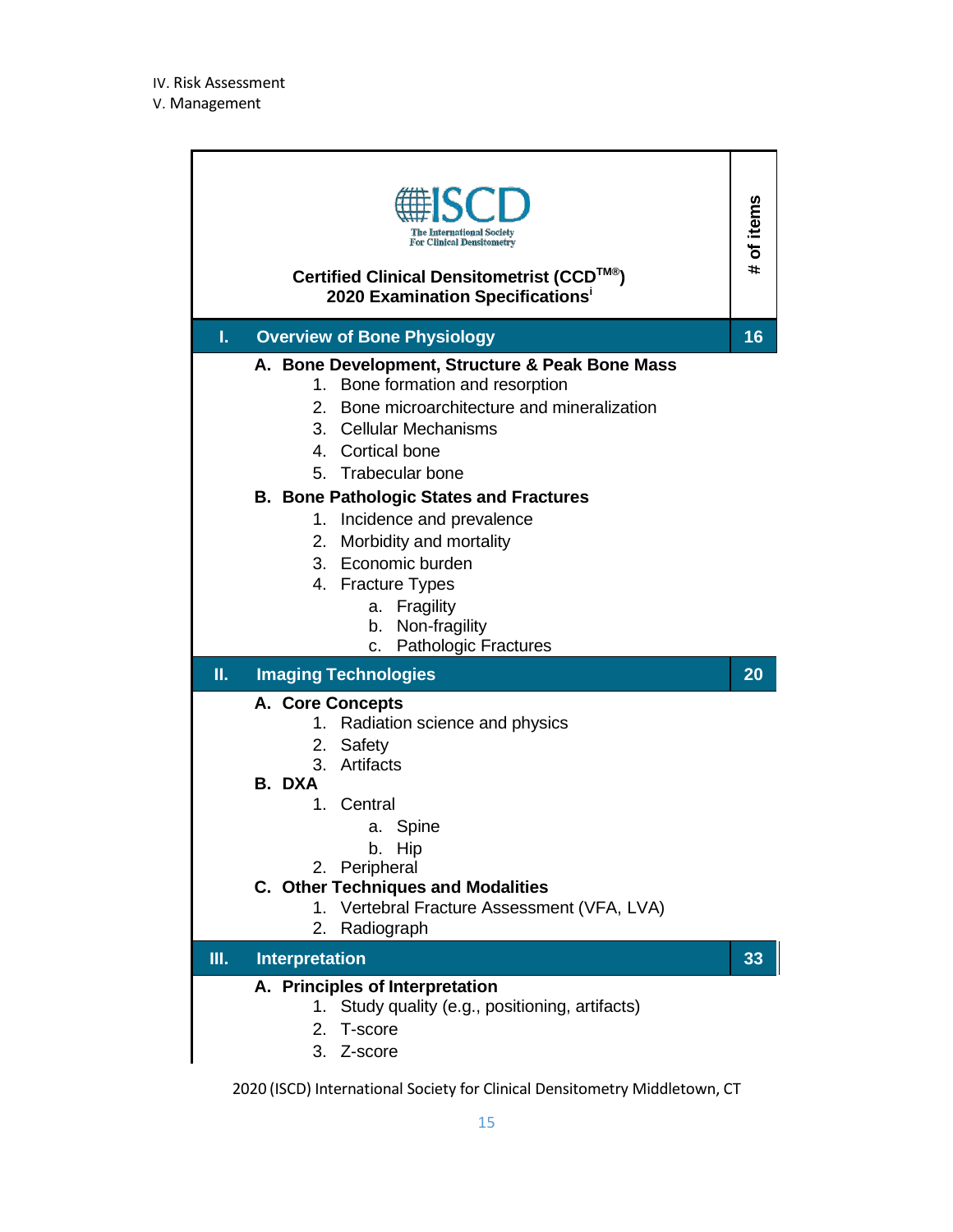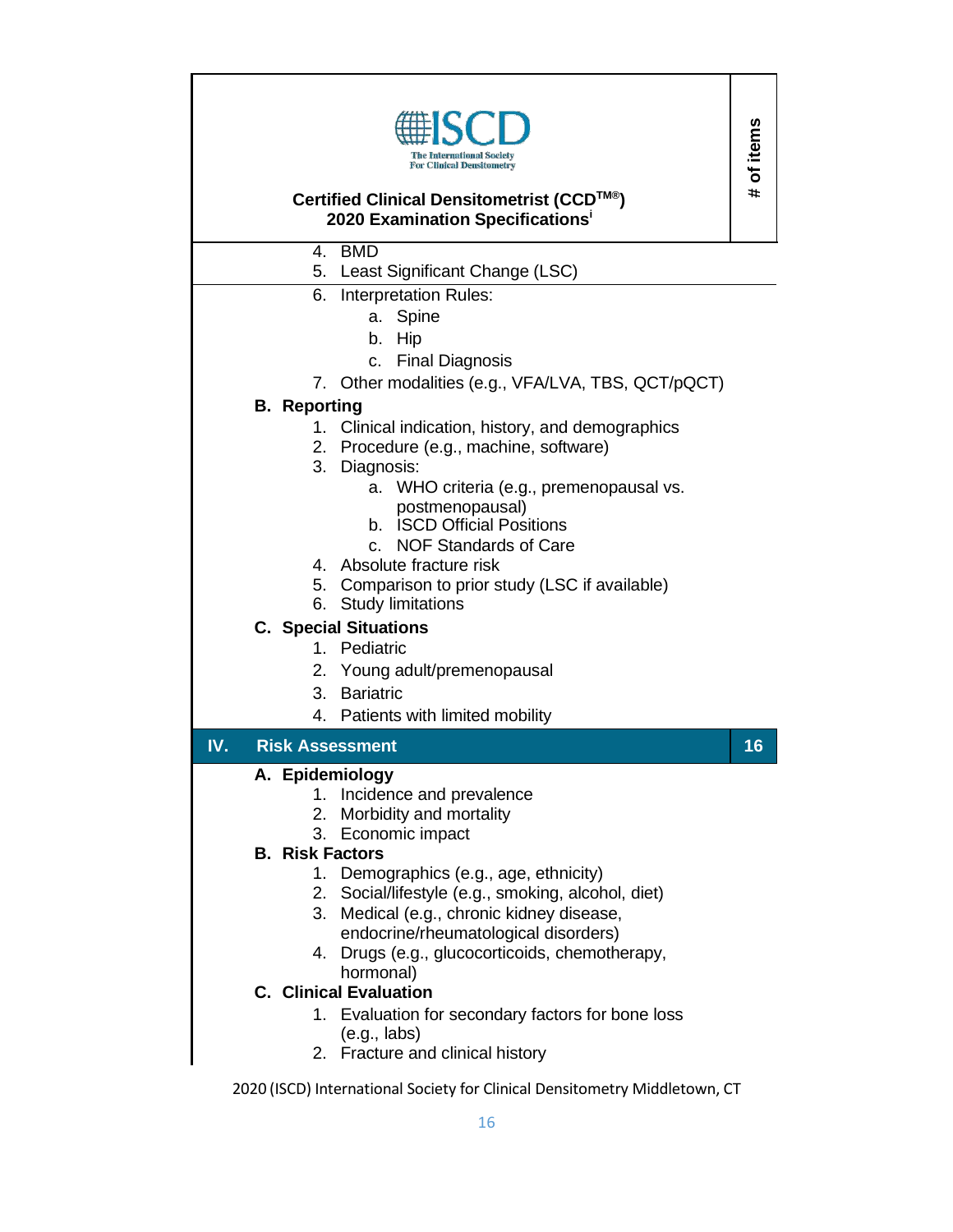| he International Society'<br><b>For Clinical Densitometry</b><br>Certified Clinical Densitometrist (CCD™®)<br>2020 Examination Specifications <sup>i</sup><br>3. Imaging assessment (e.g., DXA, other techniques)                                                                                                                                                                                                                                                         |     |  |
|---------------------------------------------------------------------------------------------------------------------------------------------------------------------------------------------------------------------------------------------------------------------------------------------------------------------------------------------------------------------------------------------------------------------------------------------------------------------------|-----|--|
| <b>D. Risk Assessment Calculators</b><br>1. FRAX                                                                                                                                                                                                                                                                                                                                                                                                                          |     |  |
| V.<br><b>Management</b>                                                                                                                                                                                                                                                                                                                                                                                                                                                   | 15  |  |
| A. Non-pharmacological/Preventive Interventions<br>Lifestyle modifications (e.g., diet, exercise,<br>1.<br>substances)<br>2. Fall prevention, gait and balance therapy<br><b>B. Pharmacological Interventions</b><br>1. Calcium and vitamin D<br>2. Antiresorptive (e.g., bisphosphonates, Rank-L<br>inhibitors, SERMS)<br>3. Anabolic (i.e., teriparatide, abaloparatide)<br>4. Emerging therapies (e.g., anti-sclerostin Ab)<br>5. Drug holiday/modification of therapy |     |  |
| C. Surveillance and Frequency of Testing<br>1. Serial DXA testing<br>2. Testing indication (e.g., special circumstance)                                                                                                                                                                                                                                                                                                                                                   |     |  |
| <b>D. Patient Education</b><br>Disease process and fracture risk<br>1.<br>Prevention (e.g., pharmacological,<br>2.<br>nonpharmacological)<br>Reevaluation (e.g., monitoring frequency,<br>3.<br>treatment)                                                                                                                                                                                                                                                                |     |  |
| <b>Total</b>                                                                                                                                                                                                                                                                                                                                                                                                                                                              | 100 |  |

## **Exam Specifications**

The CCD® examination has a total of 125 multiple choice questions (closed book). Candidates will have **three** hours to complete the examination with 15 minutes of instruction and 15 minutes of wrap-up after the exam making the total test period three hours.

- Each correctly answered question is one point.
- Points are not deducted for incorrect answers.
- Answer all questions, even if you are not sure of the answer.
- All questions on the examination are based on the (CCD®) content Outline
- CMEs are not awarded for taking the exam.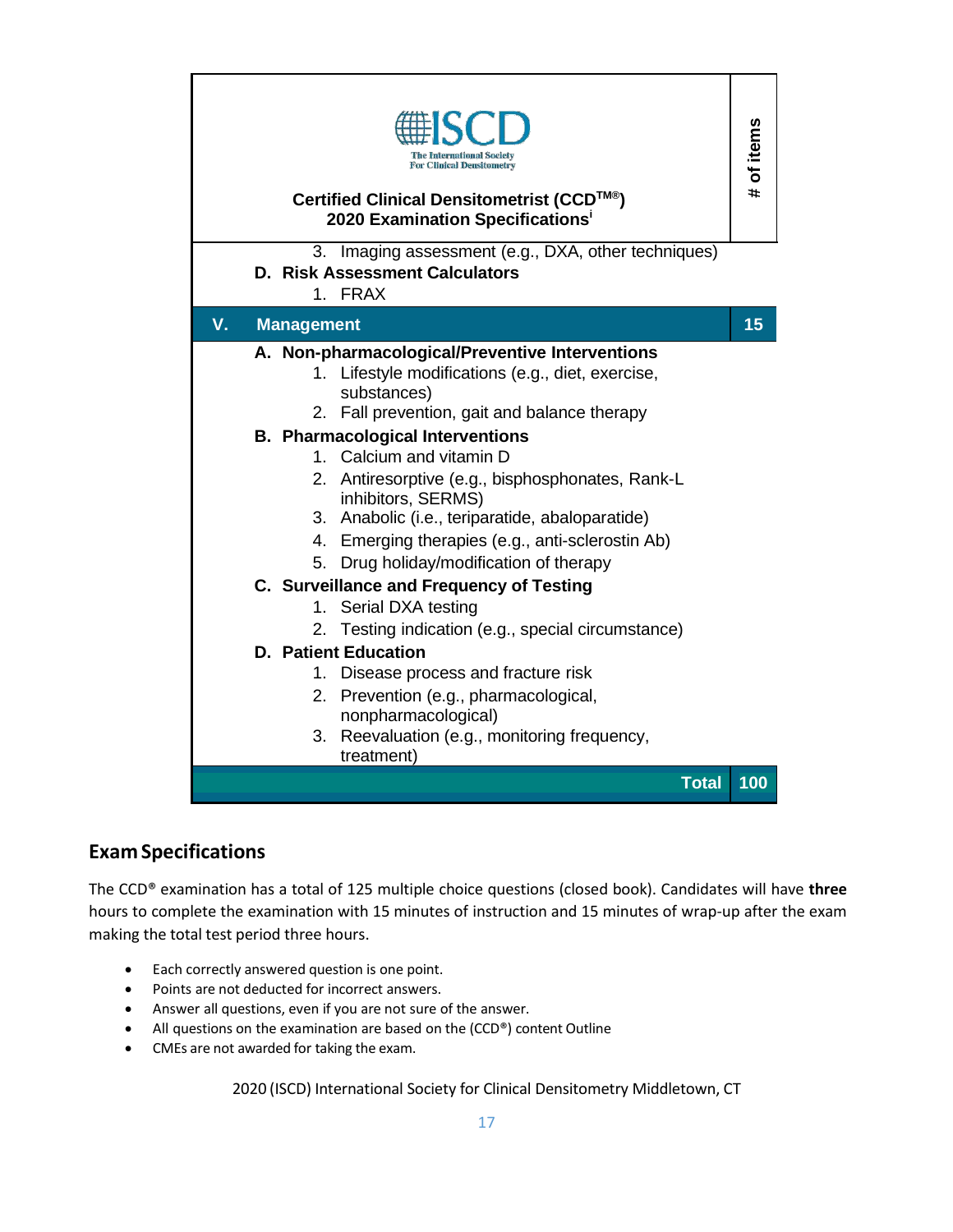## **Questions about the Examination**

Candidates have two options to raise questions about the examination:

- Each candidate will receive a survey at the end of the exam at which time the candidate may express comments and concerns about the examination.
- Candidates may also forward their comments in writing to ISCD within 10 business days of the examination.
- During the computer-based examination, comments may be made for any question by clicking on the Comments button to the left of the Time button. This opens a dialogue box where comments may be entered. Comments will be reviewed, but individual responses will not be provided.

All questions about the examination are reviewed by Certification Committee prior to test results being published. You will not receive an individual response from the committee following their review.

## **Reconsideration of Adverse Eligibility & Recertification Decisions & Exam Administration**

A request for reconsideration allows an individual to appeal an adverse non-disciplinary decision made as part of the examination eligibility, examination administration or recertification process. A candidate whose eligibility for initial certification or recertification has been denied, or candidates who have experienced a breach of policy during exam administration, may request reconsideration of the decision.

The request for reconsideration must be submitted in writing to the Certification Council within 30 days of the adverse decision. The request should clearly articulate the stated appeal, reasons the candidate thinks he/she is eligible for certification/recertification based on the published requirements (including relevant supporting materials), and the appellant's day-time telephone number.

Reconsideration requests based solely on receiving a failing exam score or regarding the examination content outline (e.g., specific questions and the domain weights/specifications/blueprint that result from the Job Task Analysis) are not accepted. Due to the secure nature of the examination, neither ISCD nor PSI will disclose examination questions or a candidate's response to individual questions.

### Review Process

Within thirty (30) calendar days after receiving an adverse decision in writing from ISCD regarding an appellant's registration, exam-related complaint, continuing education credits, or other appealable subject matter, the appellant wishing to appeal the decision must file an initial written appeal by sending to the Associate Executive Director of ISCD within thirty (30) calendar days after notification of the decision, a statement setting forth the basis for the appeal, and any supporting documentation. If the appeal does not contain all information required for consideration of the appeal it will be returned to the appellant, who will be given twenty-one (21) days to resubmit it. Failure to furnish the required information within twenty-one (21) days will result in the dismissal of the appeal. Once the appeal has been properly submitted, the Associate Executive Director will refer the matter to the Chair of the Certification Council Appeals Committee, who will consider the appeal.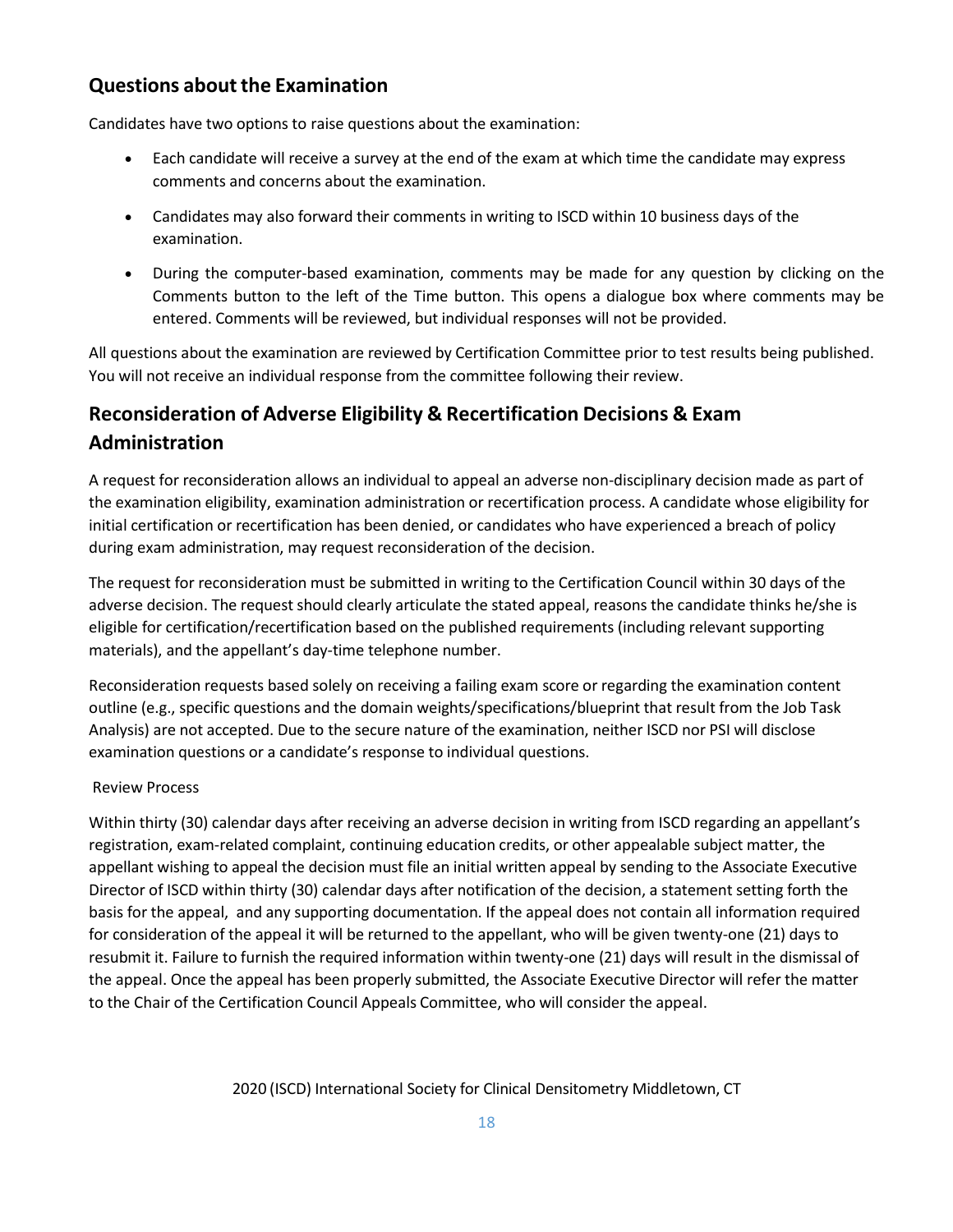The Associate Executive Director will notify the appellant of the decision of the Certification Council Appeals Committee within fifteen (15) days after the decision. Notification of the decision will be sent by certified mail, return receipt requested or by a courier delivery service that will reliably document receipt of the materials.

An appellant whose appeal to the Certification Council Appeals Committee has been denied in whole or part may appeal the decision to the entire Certification Council. To do so, the appellant may send a further written appeal and the basis for such an appeal to the Associate Executive Director within thirty (30) days after receiving notification of the decision. If the appeal does not contain all information required for consideration of the appeal it will be returned to the appellant, who will be given twenty-one (21) days to resubmit it. Failure to furnish the required information within twenty-one (21) days will result in the dismissal of the final appeal. Once the appeal has been properly submitted, the Associate Executive Director will refer the matter to the Chair of the Certification Council for a hearing at the next regularly scheduled meeting of the Council.

The Associate Executive Director will notify the appellant of the decision of the Certification Council as soon as practicable after the decision by the Council. The notification will be sent by certified mail, return receipt requested, or by a courier delivery service that will reliably document receipt of the materials.

The decision of the Certification Council is final.

## **Recertification Purpose**

ISCD supports the ongoing professional development of its certificants. The mandatory recertification process provides certificants with the opportunity to demonstrate the retention, reinforcement and expansion of their knowledge and skills pertaining to new advances and information in the bone densitometry field.

Recertification also provides encouragement to, and acknowledgement for, participation in ongoing professional development activities and continued learning. To support this purpose, the recertification requirements require continuing education and professional activities that enhance ongoing professional development, recognize learning opportunities, and provide a process for both attaining and recording professional development achievements.

To ensure the proficiency of ISCD certified individuals, the Certification Council requires that each certificant participate periodically in continuing education to refresh existing knowledge and skills, and to acquire knowledge and skills pertaining to procedures in the bone densitometry.

The 5‐year time period established for recertification is based on both the scope of issues that face bone densitometry professionals and the Council's belief that new practices, research, and information are introduced in the field with enough frequency that professional development activities should be conducted routinely so that certificants remain current with best practices and emerging knowledge.

The purpose of the recertification program is to promote the continued competence and professional growth of the CCD Certificant. The Certification Council requires recertification every five years to ensure that the CCD certified clinician is exposed to clinical advancements and standards of care within the area of bone health. The recertification requirements emphasize active participation in continuing education and practice activities to strengthen competency, knowledge and ability.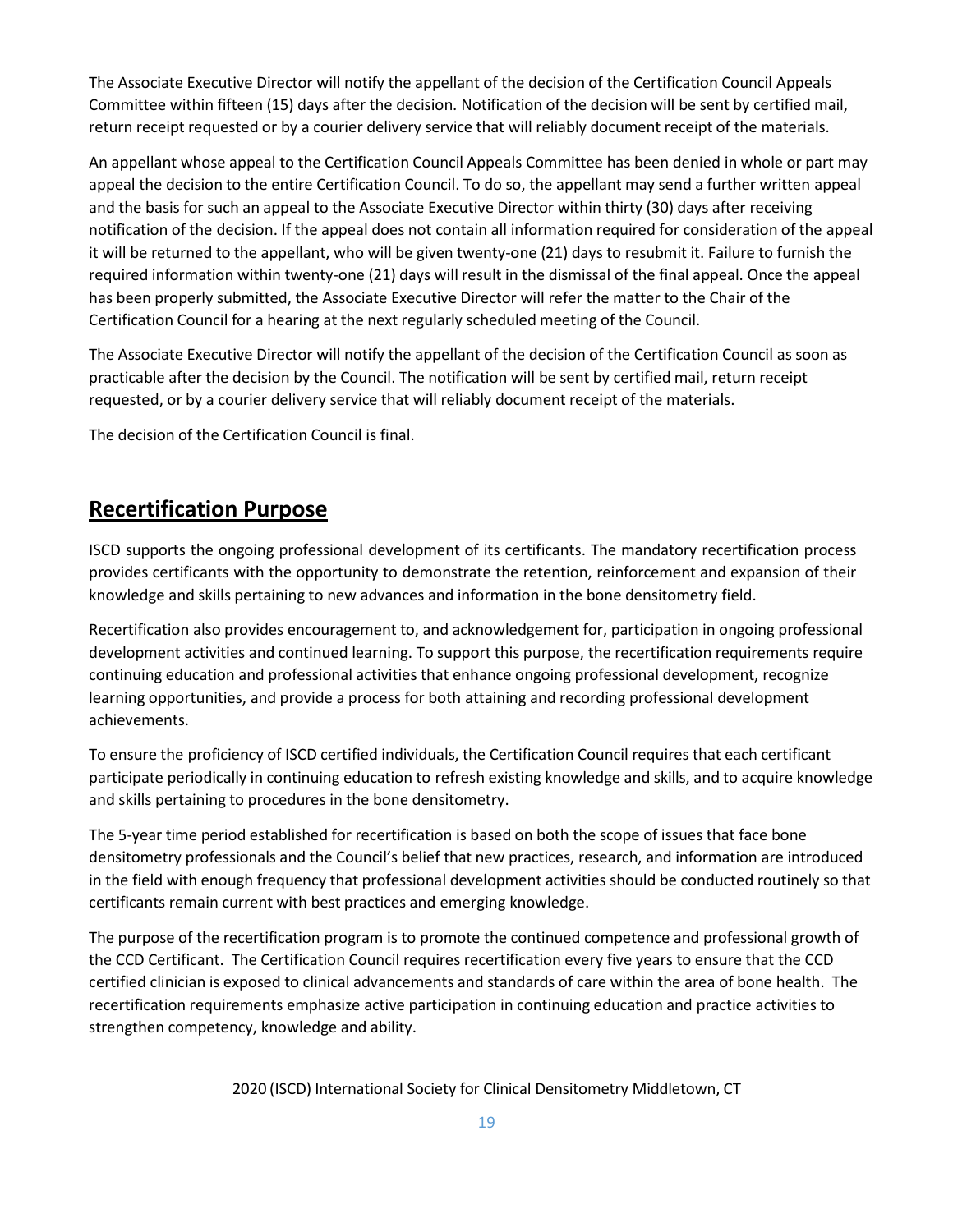## **Recertification Rationale**

Recertification is designed to assure a level of continued competence through the ongoing enhancement of knowledge and skills in the field bone densitometry. The Certification Council considered a number of factors when evaluating the five-year timeframe for the certification period, including, the rate of change in the industry and the timeframe with which new products, research, and education are introduced. By consensus, the Certification Council agreed that five years is an appropriate timeframe for the shelf life of the knowledge and skill required to perform the job role. Certificants must meet the following continuing education requirements every five years in order to maintain their certification.

- 35 continuing medical education credits obtained during the current certification cycle.
- Credits will be earned and recorded as CME Category 1 credits
	- o AMA PRA Category 1 credits are issued by a neutral third party and are truly independent and educationally valid. AMA credits are the most recognized and provide a greater pool of educational activities that will qualify for re-certification.
- Continuing education credits must be earned in the areas of bone densitometry, osteoporosis or metabolic bone disease related conferences, seminars or workshops and must come from more than one source or activity.

**Definition of Continuing Competence** - The ISCD Certification Council defines continuing competence similarly to the definition provided by the National Commission for Certifying Agencies (NCCA), the accrediting body of the Institute for Credentialing Excellence (ICE). Continuing competence is demonstrating specified levels of knowledge, skills, or ability not only at the time of initial certification, but throughout an individual's professional career. Certification establishes a baseline of competence at the time of initial certification; however, it is not enough to promote continuing competence over time. Recertification of the certificant helps to ensure the certified individual is actively involved in activities that enhance the required knowledge, skills, and abilities to perform competently in the job role. Continuing competence is based on lifelong learning throughout an individual's career.

**Audit and Verification Process** - In order to maintain the credibility and integrity of the certification process, the Certification Council verifies the information provided on renewal applications and to ensure the renewal requirements are met. Requests for verification may be made prior to recertification or at a future time. Incomplete applications may result in delays or loss of certification. All renewal applications are reviewed for accuracy and completion. Professional licenses are checked for good standing and expiration dates. Random audits are conducted to confirm information provided.

## **Recertification Guidelines**

Certificants must participate in ongoing professional development to maintain their CCD®. Upon earning the CCD® credential, certification remains valid for the following five calendar years (one recertification cycle).

- Certificants will recertify every five years with 35 continuing medical education credits; the first recertification cycle will start the year immediately following successfully passing the CCD® examination. Example – Certified September 1, 2009, certification cycle 9/1/2009 – 9/1/2014
- Credits will be earned and recorded as CME Category 1 Credits.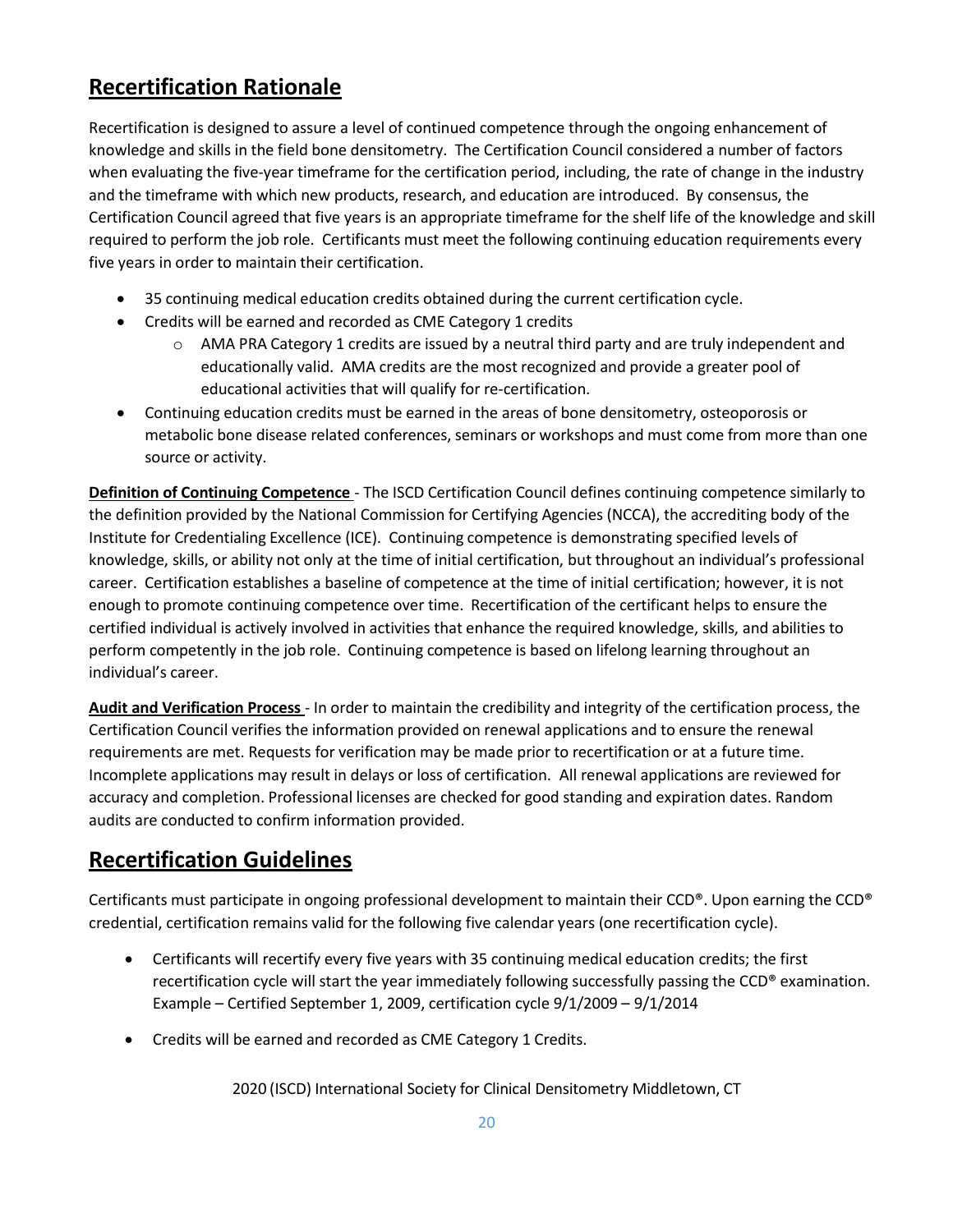- Credits must be earned throughout the five-year recertification cycle.
- Credits may not be carried over from one recertification cycle to another.
- Continuing medical education credits must be earned from bone densitometry, osteoporosis or metabolic bone disease related conferences, seminars or workshops and come from more than one source or activity.

CCD® Recertify by Maintenance of Certification or sit for the CCD Exam

• It is the responsibility of each certificant to maintain records documenting Contact Hour activity. Recertification is required every five years.

• Upon completion of your application and verification of continuing education credits, if you are a current Professional or Full member, you simply need to maintain your ISCD Professional or Full membership and will be automatically enrolled in the MOC program. If not a current Professional or Full member, you will be enrolled in MOC for the first year and need to renew this annually.

• You will be granted access to online education through ISCD to meet your continuing education requirements. You are encouraged to complete at least 7 credits each year.

• ISCD will track credits earned and provide an annual update on how many credits you have earned toward recertification.

• Once recertified, you must maintain your MOC or ISCD Professional for Full membership annually and continuing education credits.

• Once you obtain your 35 CME credits you will automatically be recertified as long as your ISCD membership or MOC is maintained throughout your certification period and you earn the credits prior to your expiration date.

• If either MOC or ISCD Professional or Full Membership is not maintained or the required 35 credits are not earned, you will have to register to sit for the certification exam to maintain your certification or to become certified again.

| Category | Activity-continuing educational credits may include any of the following.                                                                                                                                                                                                                                 |
|----------|-----------------------------------------------------------------------------------------------------------------------------------------------------------------------------------------------------------------------------------------------------------------------------------------------------------|
| 1.       | Conference, Seminar, Workshop - earned and recorded as AMA PRA Category 1 Credit(s) ™ (CME),<br>or equivalent designations from other accrediting bodies or countries outside of the US, in the field<br>of bone densitometry, osteoporosis or metabolic bone disease.                                    |
| 2.       | General professional development: i.e. (Manufacture Training) - earned and recorded as AMA PRA<br>Category 1 Credit(s) ™ (CME), or equivalent designations from other accrediting bodies or<br>countries outside of the US, in the field of bone densitometry, osteoporosis or metabolic bone<br>disease. |
|          | Writing an original textbook as a single author pertaining to Bone Density, Metabolic Bone Disease<br>or Osteoporosis (24 Credits). Writing a chapter of a textbook as a single author pertaining to Bone<br>Density, Metabolic Bone Disease or Osteoporosis (4 Credits).                                 |
| 3.       | Writing a scholarly article or journal publication pertaining to Bone Density, Metabolic Bone<br>Disease or Osteoporosis. (10 credits if only author / 5 credits if multiple authors)                                                                                                                     |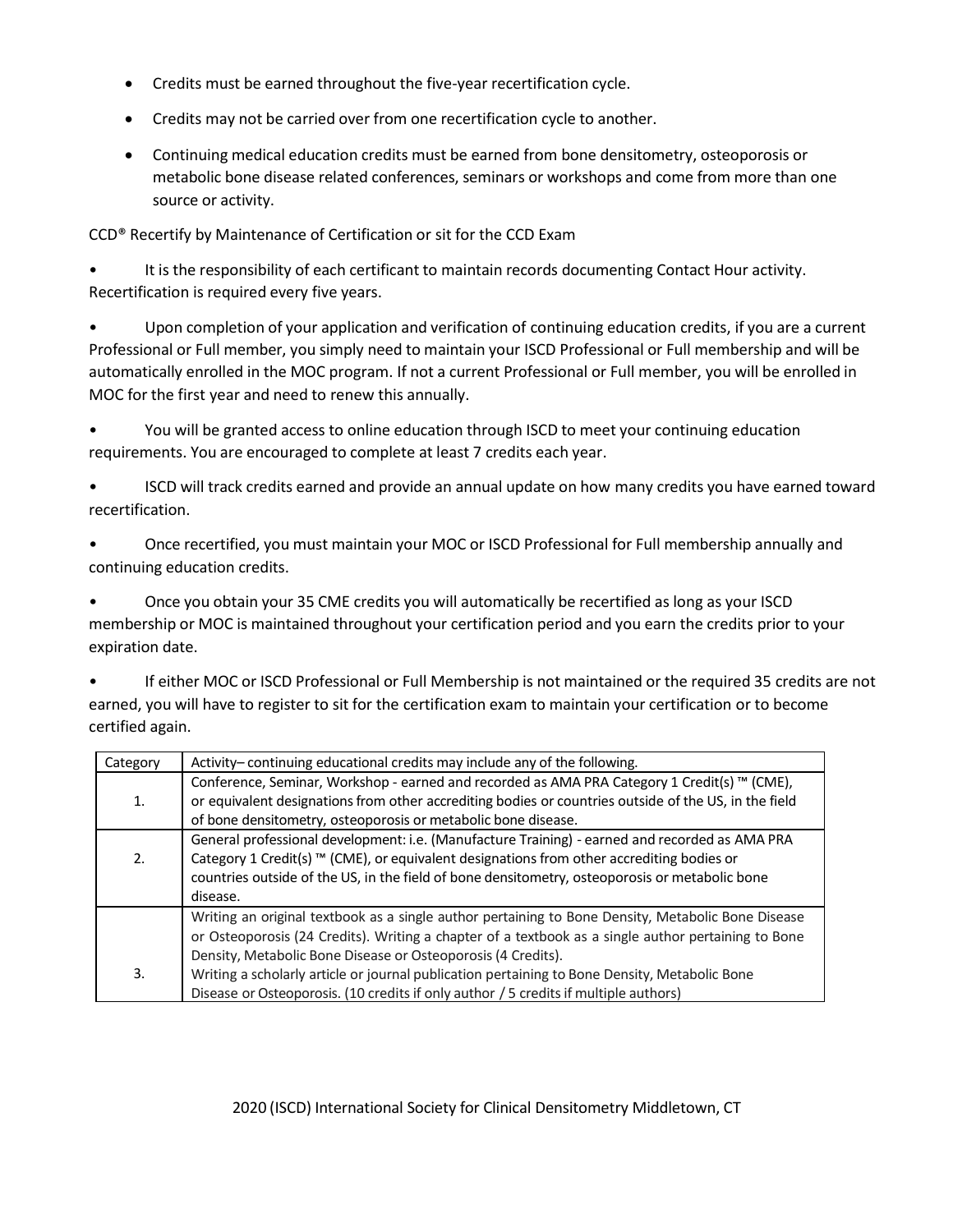## **Record Retention**

CME Record Retention

- Documentation for all activities submitted for Contact Hour credit must be retained by the certificant for a period of five years following submission.
- ISCD reserves the right to audit a certificant's records; any contact hours that cannot be documented during the audit process may be disqualified.
- During any five-year recertification cycle, it is the responsibility of a certificant to maintain a current address and contact information with the ISCD office. Changes to a certificant's professional information will be updated regularly in the ISCD Certification Registry on the ISCD site. The ISCD retains hard-copy applications, pass/fail letters, recertification records for Two- times the length of the certification cycle. Electronic records of certification dates and recertification are kept indefinitely in the ISCD database. Under no circumstances will individual data or test scores be shared with any entity outside of the ISCD and its testing agency, unless permission is obtained from the candidate or certificate holder or unless otherwise required by law.
- Candidate test scores are not released by telephone or electronically, but only in written form as an official ISCD document. The ISCD may develop and publish statistical data regarding the exams provided that the identities of the candidates are not divulged. The ISCD will dispose of secure and confidential materials after the retention period. This is done using a highly secure shredding service which takes place on-site at the ISCD office.

### Certificant Record Retention

Candidate and Certificant information is confidential and will not be released or given to anyone other than to legally-required agencies. The Exam Security Policy providesinformation on confidentiality.

The ISCD maintains all applications, test results and other pertinent information for the certification program. The application, exam format, results and any other pertinent information are considered confidential and privileged information and will not be revealed to anyone without the applicant's written permission unless required by law. The ISCD is committed to respecting our certificant's privacy and recognized the need for appropriate protection and management of personally identifiable information. The following is a summary of our current policies and procedures related to information gathering and dissemination practices.

- Record Retention Schedule
- Completed applications...............................Two-times the length of the certification cycle
- Recertification applications .........................Two-times the length of the certification cycle
- Candidate application records...................Two-times the length of the certification cycle
- Database of exam scores.......................... Permanently
- Volunteer confidentiality and conflict of interest agreements…………Permanently

#### **Certification Testing Service Materials**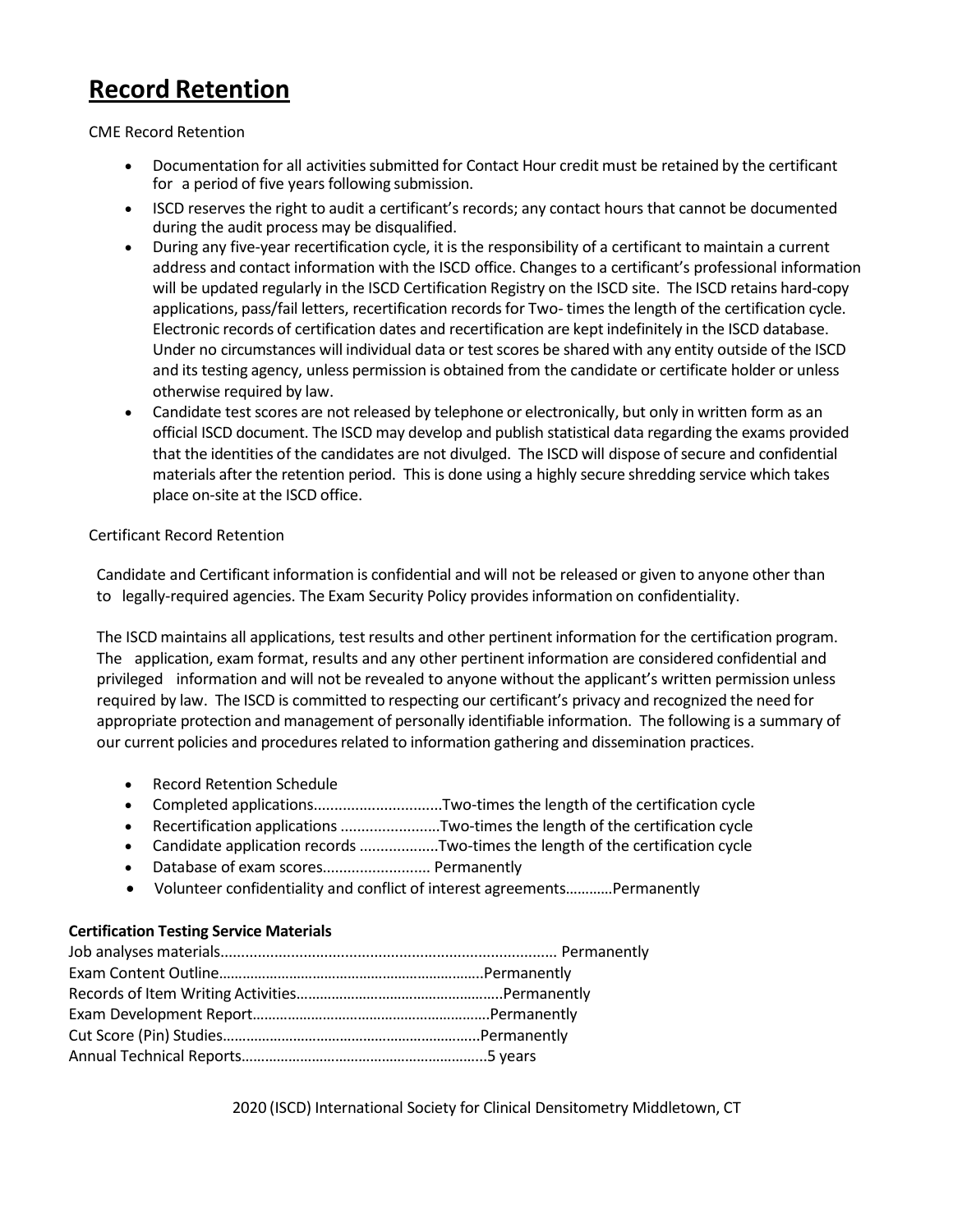| Volunteer confidentiality and conflict of interest agreementsPermanently |  |
|--------------------------------------------------------------------------|--|

### Release of Information

Other than a listing of certified individuals on our website's certification registry, the ISCD does not release information about an application or its status to any person other than the applicant, and only after confirming the identity of said applicant. Further, the ISCD does not release individual examination results to applicants in any manner other than by letter sent via USPS and addressed to the candidate. ISCD certification staff and its testing agency are the only individuals allowed access to the certification files. ISCD certification staff will only verify that an individual is certified and will not reveal whether an individual has even applied for the exam. No personal information about the applicant or certificant will be revealed unless written permission has been obtained from the certificant or applicant.

## **Disciplinary Action for Exam Cheating**

Cheating is defined as to act unfair in order to gain an advantage. This includes an individual obtaining or acquiring a passing score through dishonest, fraudulent, or deceptive means. Cheating while taking an exam for ISCD certification includes:

- 1. Failure to adhere to the test center guidelines.
- 2. Copying of another individual's exam.
- 3. Acquiring answers through another source while taking the exam by way of outsourced communications including: Cell phones, websites, and other sources not relating to the exam itself.
- The Policy of ISCD is to deal effectively and immediately with any candidate who practices or attempts to cheat on the exam for certification because it is destructive to the integrity of the CCD and CCD certification programs.
- The Certification Council will make decisions toward all individuals violating ISCD policies. The consequences of the proven and documented cheating will include:
	- 1. Revocation of Certification (CCD)
	- 2. Inability to take the exam for an agreed upon time (between 3 to 5 years)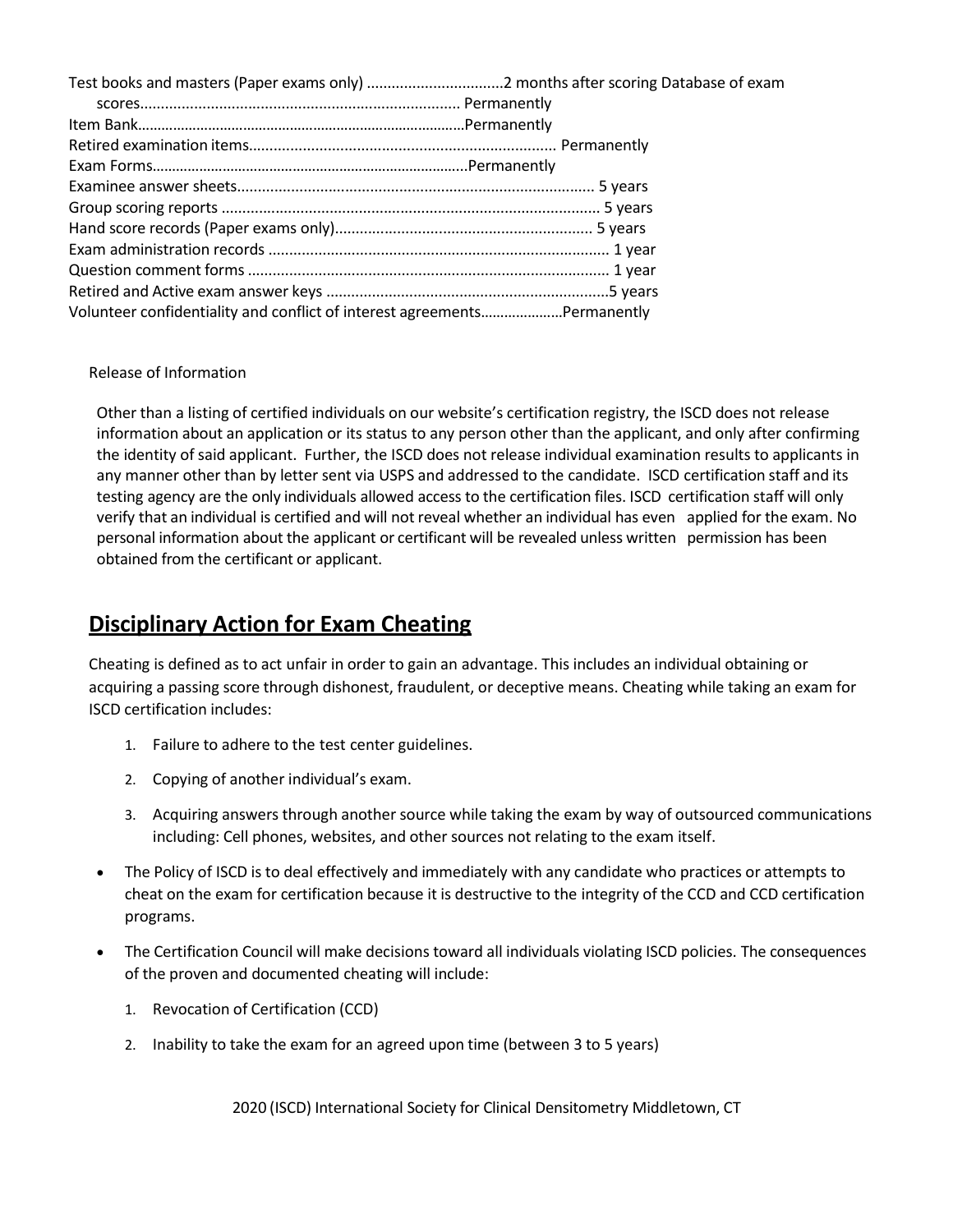## **Filing A Complaint**

ISCD is committed to allowing individuals the opportunity to submit complaints at any time. The Certification Council will review and consider all complaints to determine if action is needed. All follow up communication with the individual who filed the complaint will be done by written communication only, such as email. Complaints that concern conduct that is harmful to the public or inappropriate to the discipline such as incompetence, unethical behavior, violation, or physical/mental illness impairment affecting one's performance should follow the following procedures:

- All complaints must be submitted by letter (Email or Fax) to the Certification Administrator with details stating the complaint.
- ISCD will acknowledge the receipt of the complaint in writing within 30 days of the receipt of the complaint. ISCD will notify the person who is the subject of the complaint, will provide a copy of this policy to him/her, and give him/her an opportunity to respond to the allegations.
- The ISCD Certification Council will review the complaint and supporting documentation. At the discretion of the Certification Council, they may conduct a conference call with Council members, staff, and the complainant or simply review and determine the necessary steps acceptable to members of the Council based on the severity of the complaint. Possible sanctions may include, but not limited to, termination of certification, suspension, or written reprimand.
- The determination of the Certification Council, along with any applicable sanction, will be sent to the complainant within 60 business days of the conclusion of the investigation.
- Should the complainant disagree with an adverse decision from the Certification Council, he or she may appeal to the ISCD Board of Directors. (Please refer to the Appeals Section)

• All complaints will be treated as sensitive information. The Certification Council will use nonbiased guidelines and implement fairness in determining the resolution of the said complaint. The Certification Council has the right to contact the employers and other individuals during the investigation stage to gather necessary information. Disciplinary action will not be published. However, if the determining entities determine the violation is proven and the individual's certification is terminated, the individual's name will no longer appear on the certification registry during the period of the suspension.

## **Appeals**

ISCD is committed to allowing candidates the opportunity to appeal decisions during the professional credentialing process. ISCD staff and the ISCD Certification Council are responsible for handling all appeals and requestsin a confidential, timely and fair manner. Every effort is made to ensure that the ISCD examination procedures are reasonable and that fair and equitable treatment is accorded to all applicants. To ensure fairness and a right of redress in the evaluation and processing of applications, examination procedures, and certification activities, the ISCD Certification Council has established a formal appeals procedure which you must follow for appeal of ISCD's policies, requirements, or decisions. All decisions and actions shall be transmitted in writing and shall contain a brief notice of the right of appeal. Complete appeal procedure information is available upon request from [certification@iscd.org.](mailto:certification@iscd.org) If you wish to appeal any action or decision, your appeal must follow these guidelines:

1. Appeals shall (a) be in writing, using the dedicated appeals form provided on the ISCD website; (b) be signed by you; (c) state the decision or action being appealed; (e) give the reasons why the decision or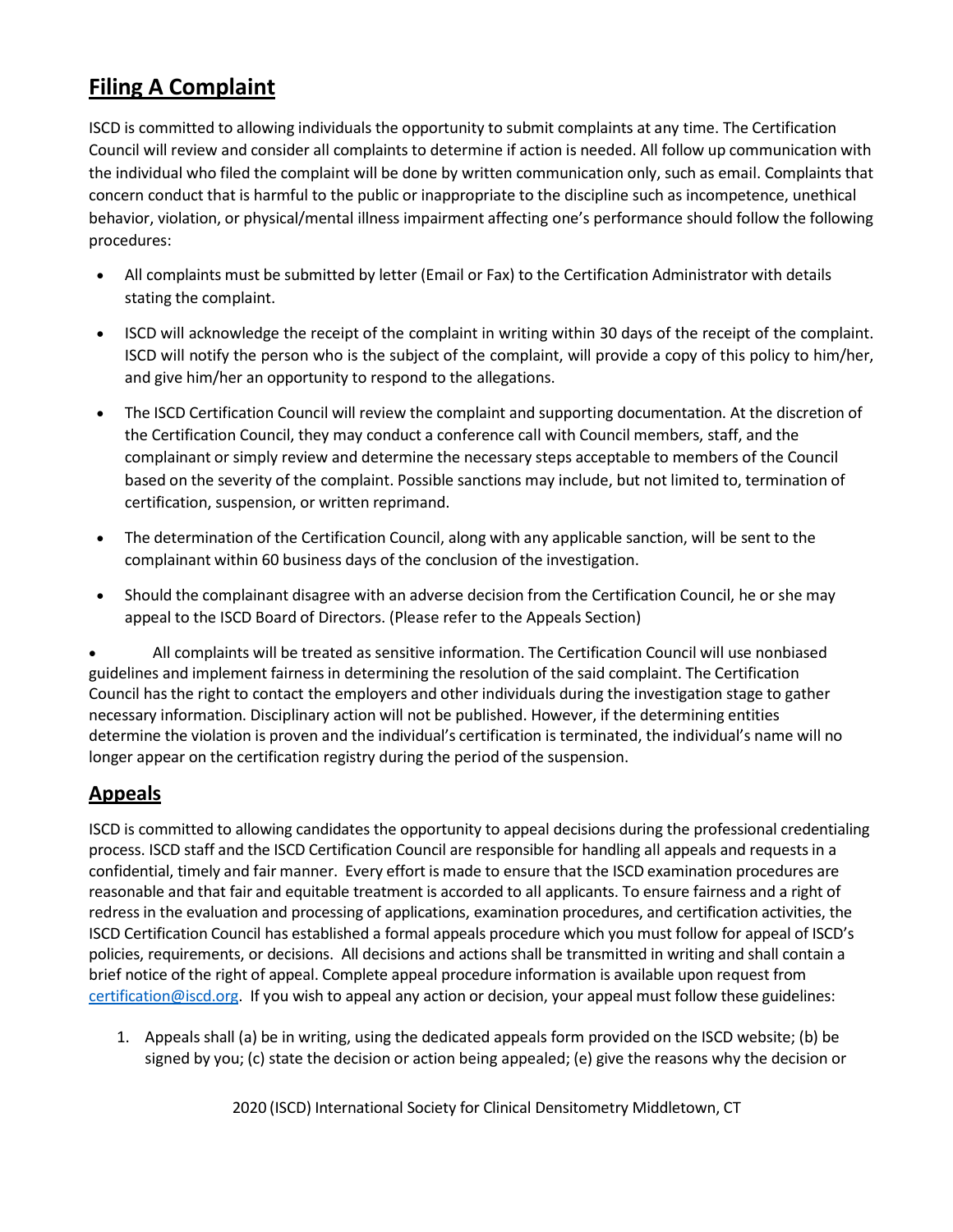action is being challenged; and (f) specify what decision or action you seek.

- 2. No appeal will be considered unless received by the Certification Appeals Committee within sixty (60) days after the decision being appealed.
- 3. Upon receipt of an appeal, the Appeals Committee may reconsider the decision or action being appealed, and with consent from the committee members, reverse or modify the decision or action. You will be notified of the reversal or modification of the decision or action.
- 4. The Committee shall consider the appeal and issue a decision in writing within sixty (60) days after the decision has been reached.
- 5. You have the right to appeal an adverse Committee decision to the Board of Directors under the same procedures herein specified.
- 6. Unless appealed, the Committee's decision shall be final. The decision of the Board of Directors shall be final.
- 7. No person who participated in the initial decision being appealed shall have a vote on the decision under appeal.
- 8. Decisions by the ISCD regarding initial determination of eligibility to take an examination, continued certification, disruptive examination conditions and verification of an examination score may be appealed. All such appeals must be received by the ISCD within 30 days of the date that the ISCD sent the notice denying eligibility to take the examination or (2) the date the ISCD sent notice denying continued certification (3) the date on which a disruptive examination condition or examination occurred, or (4) that the candidate received official notice of the examination score. The written appeal must identify the precise factual basis, applicable rules or examination conditions that are the basis for the appeal.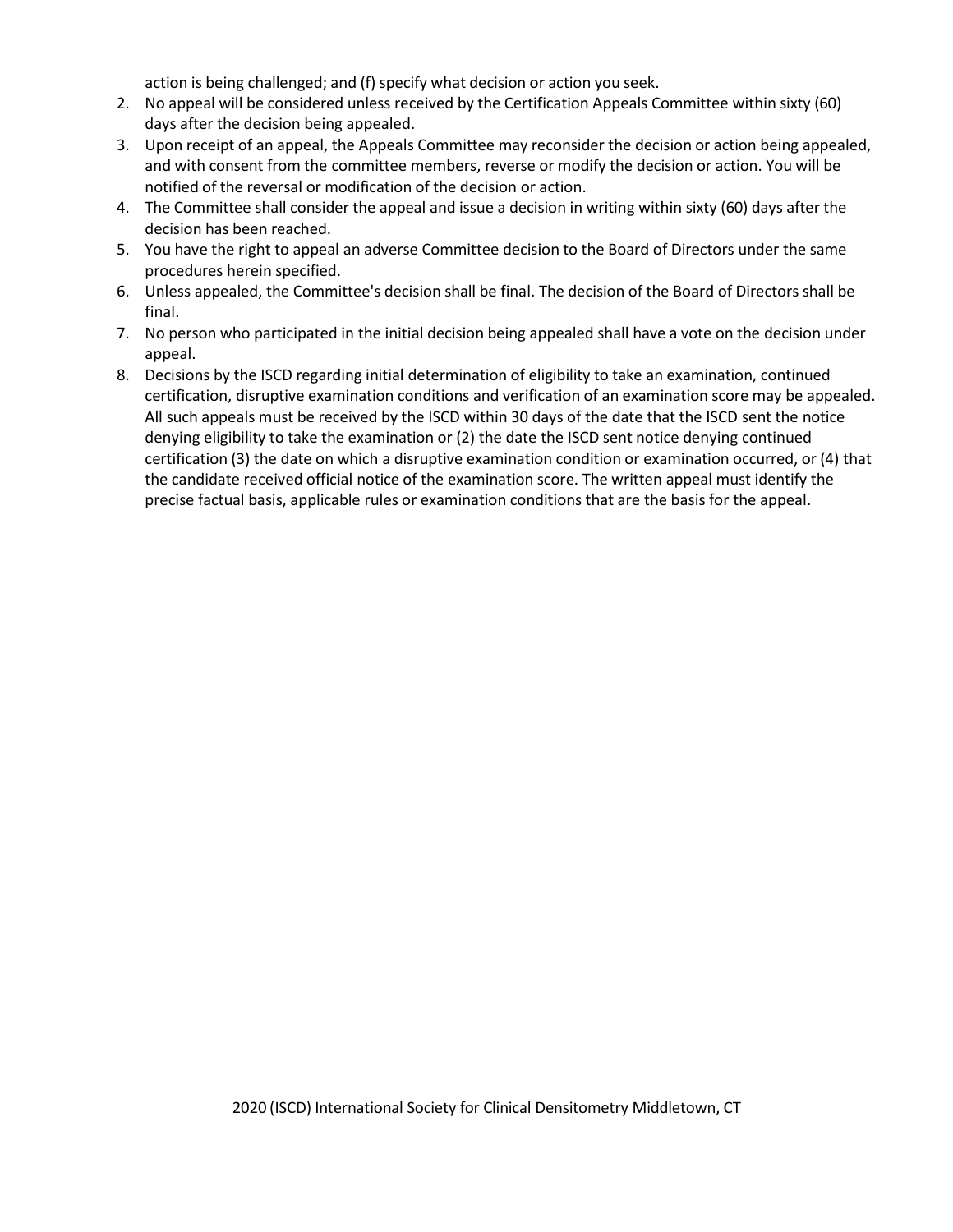

## **ISCD Certification Exam Clinician Application**



- All communication with applicants will be handled via e-mail only.
- **Applications must be typed or clearly hand-printed**.
- The name and on your application MUST match your ID.
- The application MUST be complete with registration fee and signatures on the Application Statement, Confidentiality Statement and Code of Ethics.
- Incomplete applications will be returned unprocessed.
- Once the candidate's application has been reviewed and accepted, candidates will be sent an eligibility confirmation through email from PSI (schedule@goamp.com).
- The candidate is responsible for contacting PSI to schedule their appointment. (Please see section 3 of this handbook.
- Approval for paper and pencil exams will be sent directly from ISCD.
- You will receive a reminder for paper and pencil exams by email prior to the course.
- **Applications are accepted by fax (+1-860-259-1030) or mail**

| Forward the application and registration fee to: | <b>ISCD Certification Department</b> |
|--------------------------------------------------|--------------------------------------|
|                                                  | 955 South Main Street. B202          |
|                                                  | Middletown, CT 06457                 |

 $\square$ Dr.  $\square$  Mr.  $\square$  Mrs.  $\square$  Other:  $\underline{\hspace{1cm}}$ 

|                                                                                                                |                              |  | Designation(s):<br>(Must be the same as it appears on                                        |  |  |
|----------------------------------------------------------------------------------------------------------------|------------------------------|--|----------------------------------------------------------------------------------------------|--|--|
|                                                                                                                | your Driver's License or ID) |  |                                                                                              |  |  |
| ** If you have a PhD, please include a copy of your diploma                                                    |                              |  | Degree (circle all that apply): <b>MD, DO, PA-C, CNP, PhD** Other:</b> _____________________ |  |  |
|                                                                                                                |                              |  |                                                                                              |  |  |
|                                                                                                                |                              |  |                                                                                              |  |  |
|                                                                                                                |                              |  |                                                                                              |  |  |
|                                                                                                                |                              |  |                                                                                              |  |  |
| Organization: National Contract of Contract of Contract of Contract of Contract of Contract of Contract of Con |                              |  |                                                                                              |  |  |
| Your Machine(s): Hologic GE-Lunar Norland Peripheral Unit<br>Medical Specialty (circle all that apply):        |                              |  |                                                                                              |  |  |

| Adolescent Medicine    | Nephrology         | Pediatrics               | Reproductive Endocrinology |  |
|------------------------|--------------------|--------------------------|----------------------------|--|
| Endocrinology          | Nuclear Medicine   | <b>Physical Medicine</b> | Rheumatology               |  |
| <b>Family Practice</b> | OB/GYN             | Preventive Medicine      | Sports Medicine            |  |
| Geriatrics             | Orthopedic Surgery | Pulmonary Medicine       | Veterinary Medicine        |  |
| Internal Medicine      | Orthopedics        | Radiology                | Women's Health             |  |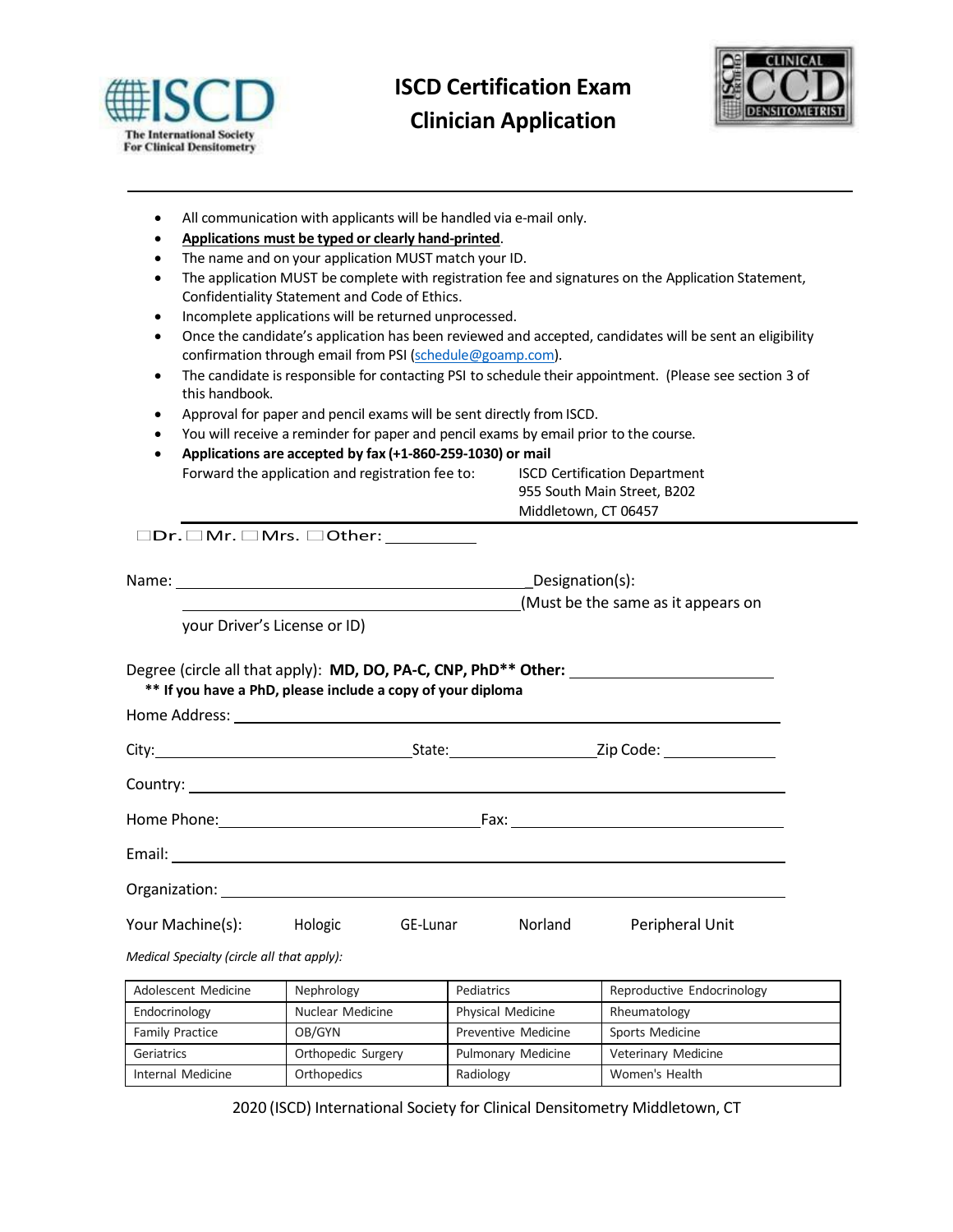| Director's Signature                                                                                |                                                                                                               |                                                                                                                                                       |
|-----------------------------------------------------------------------------------------------------|---------------------------------------------------------------------------------------------------------------|-------------------------------------------------------------------------------------------------------------------------------------------------------|
|                                                                                                     |                                                                                                               | License: I certify that I am a licensed medical practitioner in good standing with the licensing board where I practice:                              |
|                                                                                                     |                                                                                                               |                                                                                                                                                       |
|                                                                                                     | License # 1999 - 1999 - 1999 - 1999 - 1999 - 1999 - 1999 - 1999 - 1999 - 1999 - 1999 - 1999 - 1999 - 1999 - 1 |                                                                                                                                                       |
|                                                                                                     | attest that I am in good standing with the licensing agency listed on this application.                       | Attestation - I attest that the information contained in this application is correct to the best of my knowledge. Further, I                          |
|                                                                                                     |                                                                                                               |                                                                                                                                                       |
| <b>CCD Exam:</b>                                                                                    | Candidates will be sent Notice of Approval from ISCD included with their eligibility confirmation.            |                                                                                                                                                       |
|                                                                                                     |                                                                                                               |                                                                                                                                                       |
|                                                                                                     | 2022 PSI Computer Based Exam                                                                                  |                                                                                                                                                       |
|                                                                                                     |                                                                                                               |                                                                                                                                                       |
|                                                                                                     |                                                                                                               | 2022 Paper and Pencil Exam: (MUST Indicate Paper and Pencil Location / Date)                                                                          |
|                                                                                                     |                                                                                                               |                                                                                                                                                       |
|                                                                                                     |                                                                                                               |                                                                                                                                                       |
| <b>Paper and Pencil Exam Location</b>                                                               |                                                                                                               | Date of P&P Exam                                                                                                                                      |
|                                                                                                     |                                                                                                               | The applicant will be able to choose the test date and location once the application is processed and they receive the eligibility                    |
|                                                                                                     | confirmation from PSI for Computer based exam or ISCD for paper and pencil exam.                              |                                                                                                                                                       |
|                                                                                                     |                                                                                                               |                                                                                                                                                       |
|                                                                                                     |                                                                                                               | Examination Results - Candidates will be notified in writing with a pass/fail score within four weeks following the close date of the examination. No |
|                                                                                                     | results will be provided by telephone, fax or email. Scores are released ONLY to the individual candidate.    |                                                                                                                                                       |
|                                                                                                     |                                                                                                               |                                                                                                                                                       |
|                                                                                                     | <b>Professional or Full Member</b>                                                                            | <b>Community Member or Non-Member</b>                                                                                                                 |
|                                                                                                     | \$300                                                                                                         | \$625                                                                                                                                                 |
|                                                                                                     | Amount of Payment: \$ ___________________________                                                             |                                                                                                                                                       |
|                                                                                                     | Make Check Payable to: <b>ISCD</b> (US Drawn Bank/US Dollars) Check No.                                       |                                                                                                                                                       |
|                                                                                                     | Credit Card: CMasterCard C VISA CAmerican Express C Discover                                                  |                                                                                                                                                       |
|                                                                                                     |                                                                                                               |                                                                                                                                                       |
|                                                                                                     |                                                                                                               |                                                                                                                                                       |
| <b>Exam Fees</b> "Circle" Appropriate Fees<br><b>Member Status</b><br><b>Certification Exam Fee</b> |                                                                                                               | Card Number: <u>Card Number</u> Card Number 2014                                                                                                      |

Mail or Fax this form **with payment** to: **Mail:** ISCD Certification, 955 South Main St., B202, Middletown, CT 06457 **Fax**: +1-860-259-1030 - **For Questions**: Email [certification@iscd.org](mailto:certification@iscd.org) or call +1-860-259-1000 ext. 102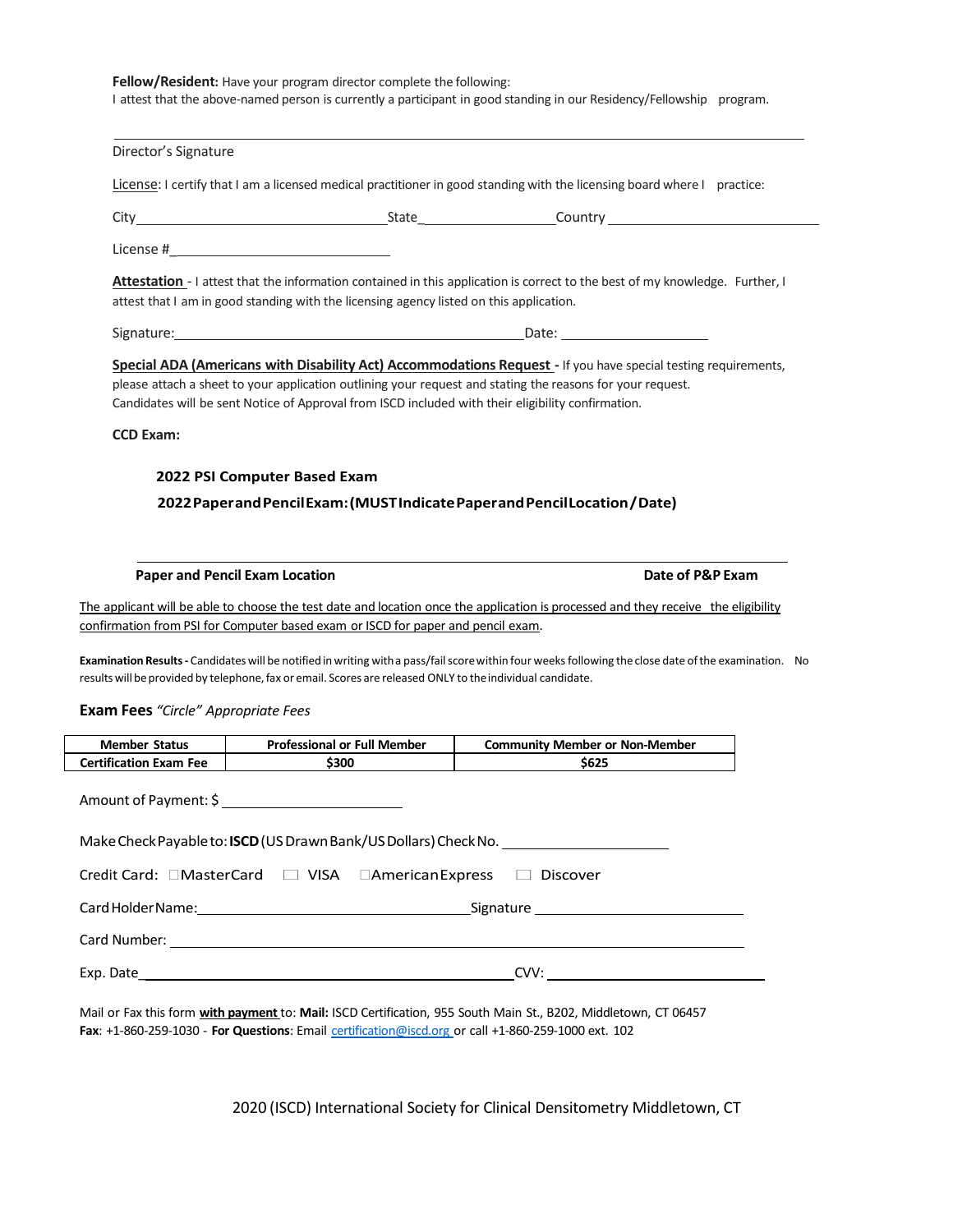#### **Candidate Application Statement**

All candidates must sign the Candidate Application Statement and agree to all policies, procedures, and terms and conditions of certification in order to be eligible for the CCD® credential. The statement follows.

I hereby apply for certification as a Certified Clinical Densitometrist. I understand that my certification depends on my ability to meet all requirements and qualifications. I certify that the information contained in this application is true, complete, and correct to the best of my knowledge and is made in good faith. I further understand that if any information is later determined to be false, ISCD reserves the right to revoke any certification that has been granted on the basis thereof.

I hereby release, discharge, and exonerate ISCD, its directors, officers, members, examiners, representatives, and agents, from any actions, suits, obligations, damages, claims or demands arising out of, or in connection with, any aspect of the application processincluding results or any other decision that may result in a decision to not issue me a certificate.

#### I attest that **I have reviewed and understand this CCD Handbook.**

| Signature: | Date: |
|------------|-------|
|            |       |

All candidates that pass CCD examination will be listed in the Certification Registration on the ISCD Web site. If you DO NOT wish to be listed, you must check this box.

#### **IdoNOT wishto be listedonthe ISCDCertificationRegistry.**

#### **Candidate Confidentiality Agreement**

All candidates must sign the Candidate Confidentiality Agreement. The agreement follows: You understand,

acknowledge and agree:

- 1. That the questions and answers of the exam are the exclusive and confidential property of ISCD and are protected by ISCD intellectual property rights;
- 2. That you may not disclose the exam questions or answers or discuss any of the content of the exam materials with any person, without prior written approval of ISCD;
- 3. Not to remove from the examination room any exam materials of any kind provided to you or any other material related to the exam, including any notes or calculations;
- 4. Not to copy or attempt to make copies (written, photocopied, or otherwise) of any exam material, any exam questions or answers;
- 5. Not to sell, license, distribute, give away, or obtain from any other source other than ISCD the exam materials, questions or answers.
- 6. You agree that your obligations under this Agreement shall continue in effect after the examination and, if applicable, after termination of your certification, regardless of the reason or reasons for termination, and whether such termination is voluntary or involuntary.

Signature: Date: Date: Date: Date: Date: Date: Date:

#### **Ethics**

The CCD® certification promotes high standards of patient care that includes enforcing high standards of ethics among Certified Clinicians and among candidatesfor certification. All candidates must comply with the Code of Ethicslocated at the end of this application. The Rules are intended to promote the protection, safety, and welfare of patients. Certified Clinicians and candidates engaging in any of the conduct or activities noted in the Code of Ethics, or who permit the occurrence of such conductor activities, have violated the Code of Ethics and are subject to sanctions. By signing this application, you have accepted the Code of Ethics and are bound by these codes.